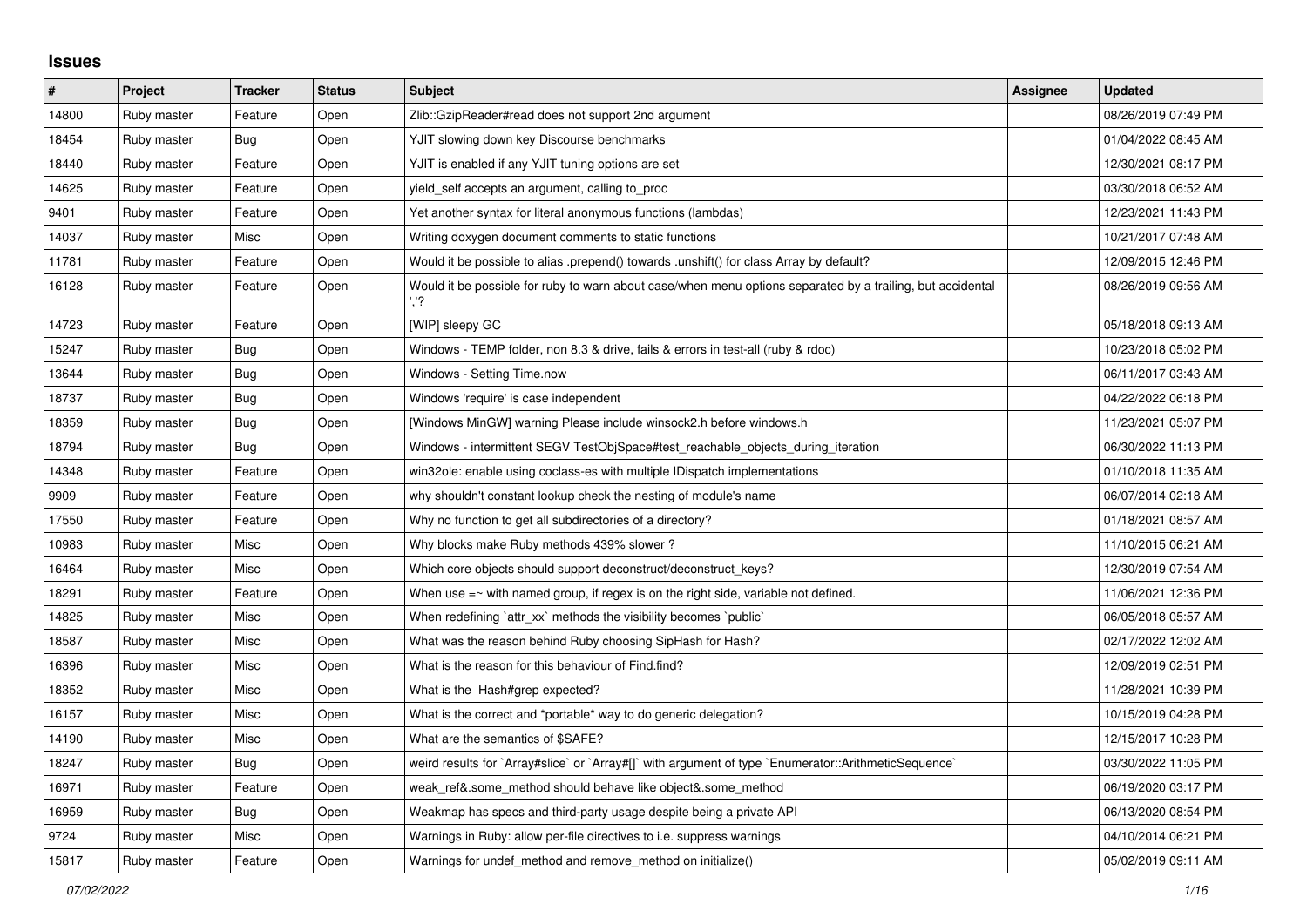| $\vert$ # | Project     | <b>Tracker</b> | <b>Status</b> | <b>Subject</b>                                                                                 | <b>Assignee</b> | <b>Updated</b>      |
|-----------|-------------|----------------|---------------|------------------------------------------------------------------------------------------------|-----------------|---------------------|
| 16755     | Ruby master | Feature        | Open          | warning: `if' at the end of line without an expression                                         |                 | 04/03/2020 11:28 PM |
| 10728     | Ruby master | Feature        | Open          | Warning for Fixnum#size to use RbConfig::SIZEOF['long']                                        |                 | 01/11/2015 04:23 PM |
| 9613      | Ruby master | Feature        | Open          | Warn about unsafe ossl ciphers                                                                 |                 | 09/13/2015 03:27 AM |
| 16507     | Ruby master | Misc           | Open          | $=$ vs include? or match?                                                                      |                 | 01/12/2020 11:27 PM |
| 12589     | Ruby master | Feature        | Open          | VM performance improvement proposal                                                            |                 | 02/20/2018 05:00 AM |
| 8404      | Ruby master | Feature        | Open          | virtual, hooked or read only global variabels for ruby only code too                           |                 | 05/14/2013 09:19 PM |
| 14602     | Ruby master | Feature        | Open          | Version of dig that raises error if a key is not present                                       |                 | 05/25/2022 12:02 PM |
| 18376     | Ruby master | Feature        | Open          | Version comparison API                                                                         |                 | 12/30/2021 10:33 AM |
| 12114     | Ruby master | Feature        | Open          | \$VERBOSE = true is being ignored                                                              |                 | 02/26/2016 02:00 PM |
| 18795     | Ruby master | Bug            | Open          | Verbose GC debug output with -DRGENGC_DEBUG=5 causes a crash                                   |                 | 06/08/2022 08:24 AM |
| 9174      | Ruby master | Feature        | Open          | value receiving block for Hash#has_key?                                                        |                 | 11/29/2013 06:33 AM |
| 14079     | Ruby master | Feature        | Open          | Validate argument list without calling method                                                  |                 | 11/07/2017 03:20 AM |
| 12086     | Ruby master | Feature        | Open          | using: option for instance eval etc.                                                           |                 | 12/29/2019 07:46 PM |
| 12435     | Ruby master | Feature        | Open          | Using connect_nonblock to open TCP connections in Net::HTTP#connect                            |                 | 06/06/2016 12:42 AM |
| 10371     | Ruby master | Feature        | Open          | Use Thread#handle_interrupt in MonitorMixin                                                    |                 | 12/23/2021 11:43 PM |
| 16684     | Ruby master | Feature        | Open          | Use the word "to" instead of "from" in backtrace                                               |                 | 04/10/2020 07:58 AM |
| 12928     | Ruby master | Feature        | Open          | Use socket conect_timeout in net stdlib for open_timeout                                       |                 | 12/02/2019 09:20 PM |
| 18369     | Ruby master | Feature        | Open          | users.detect(:name, "Dorian") as shorthand for users.detect { $ user $ user.name == "Dorian" } |                 | 12/03/2021 02:23 PM |
| 10755     | Ruby master | Feature        | Open          | Use rb_define_alias instead of rb_define_method for rb_cHash                                   |                 | 07/27/2021 11:09 AM |
| 18740     | Ruby master | <b>Bug</b>     | Open          | Use of rightward assignment changes line number needed for line-targeted TracePoint            |                 | 04/27/2022 09:56 AM |
| 14718     | Ruby master | Feature        | Open          | Use jemalloc by default?                                                                       |                 | 03/25/2020 06:38 PM |
| 13881     | Ruby master | Feature        | Open          | Use getcontext/setcontext on OS X                                                              |                 | 09/08/2017 09:13 AM |
| 10251     | Ruby master | Feature        | Open          | URI: Support wildcards (globbing) in no_proxy                                                  |                 | 12/16/2015 05:22 AM |
| 14411     | Ruby master | Feature        | Open          | URI#secure?                                                                                    |                 | 02/11/2018 03:44 PM |
| 17309     | Ruby master | Misc           | Open          | URI escape being deprecated, yet there is no replacement                                       |                 | 11/11/2020 12:52 AM |
| 11690     | Ruby master | Feature        | Open          | Update Hash during multiple assignment                                                         |                 | 12/10/2015 12:26 PM |
| 17562     | Ruby master | Feature        | Open          | Update - E option in -- help                                                                   |                 | 01/19/2021 05:38 PM |
| 15413     | Ruby master | Feature        | Open          | unmarkable C stack (3rd stack)                                                                 |                 | 12/15/2018 01:13 AM |
| 11625     | Ruby master | Feature        | Assigned      | Unlock GVL for SHA1 calculations                                                               |                 | 09/25/2018 11:26 AM |
| 18286     | Ruby master | Bug            | Open          | Universal arm64/x86_84 binary built on an x86_64 machine segfaults/is killed on arm64          |                 | 05/26/2022 09:45 PM |
| 15781     | Ruby master | Feature        | Open          | Unify Method List Introspection?                                                               |                 | 04/21/2019 11:16 PM |
| 17825     | Ruby master | Feature        | Open          | Uniformize Float::INFINITY and Date::infinity.new                                              |                 | 05/04/2021 01:43 AM |
| 18510     | Ruby master | <b>Bug</b>     | Open          | Unexpected waiting for console when starting ruby on windows                                   |                 | 01/23/2022 02:53 PM |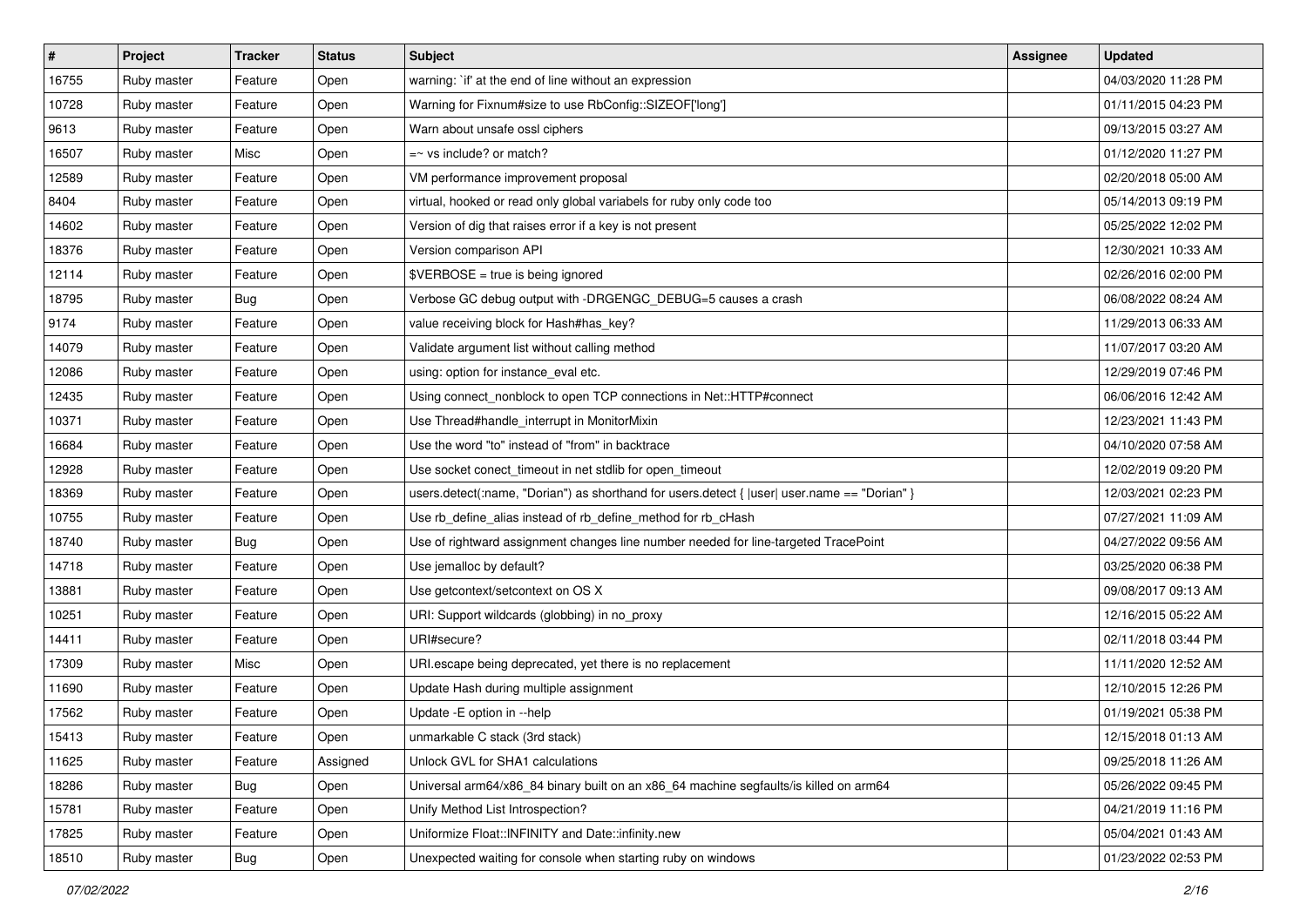| $\vert$ # | Project     | <b>Tracker</b> | <b>Status</b> | <b>Subject</b>                                                                   | <b>Assignee</b> | <b>Updated</b>      |
|-----------|-------------|----------------|---------------|----------------------------------------------------------------------------------|-----------------|---------------------|
| 18013     | Ruby master | Bug            | Open          | Unexpected results when mxiing negated character classes and case-folding        |                 | 06/29/2021 12:05 PM |
| 18798     | Ruby master | Feature        | Open          | UnboundMethod#==`with inherited classes                                          |                 | 05/25/2022 12:32 AM |
| 10879     | Ruby master | Feature        | Open          | UnboundMethod#to_proc                                                            |                 | 02/21/2015 07:56 PM |
| 14582     | Ruby master | <b>Bug</b>     | Open          | Unable to use `method_entry` and `method_return` tracing probes since 2.5        |                 | 06/18/2021 06:08 PM |
| 17950     | Ruby master | Feature        | Open          | Unable to pattern-match against a String key                                     |                 | 06/15/2021 11:42 AM |
| 12625     | Ruby master | Feature        | Open          | TypeError.assert, ArgumentError.assert                                           |                 | 08/10/2016 04:36 AM |
| 16471     | Ruby master | Feature        | Open          | Two feature requests for WeakRef: get original object, callback feature          |                 | 01/02/2020 03:44 PM |
| 17566     | Ruby master | Feature        | Open          | Tune thread QoS / efficiency on macOS                                            |                 | 01/29/2021 09:16 AM |
| 13763     | Ruby master | Feature        | Open          | Trigger "unused variable warning" for unused variables in parameter lists        |                 | 11/28/2017 04:49 AM |
| 18444     | Ruby master | <b>Bug</b>     | Open          | Trapped TSTP causes a locking deadlock in 3.0.3 onward                           |                 | 05/26/2022 10:29 PM |
| 12911     | Ruby master | Misc           | Assigned      | Translate docs                                                                   |                 | 11/24/2021 04:52 AM |
| 10237     | Ruby master | Feature        | Open          | Transform all elements of one Encoding into another Encoding for Array and Hash  |                 | 01/05/2018 09:01 PM |
| 8272      | Ruby master | Feature        | Open          | Transfer feature tracking to CommonRuby                                          |                 | 12/23/2021 11:40 PM |
| 15031     | Ruby master | Feature        | Open          | T_RANGE for testing whether object is a Range                                    |                 | 08/27/2018 11:45 AM |
| 15568     | Ruby master | Misc           | Open          | TracePoint(:raise)#parameters raises RuntimeError                                |                 | 01/27/2019 12:02 AM |
| 10589     | Ruby master | Feature        | Open          | [TracePoint API] Make THREAD_{BEGIN, END} events return some context information |                 | 12/11/2014 04:27 PM |
| 18269     | Ruby master | Bug            | Open          | trace_opt_not and trace_opt_regexpmatch2 insns are indistinguishable             |                 | 11/12/2021 07:44 AM |
| 16673     | Ruby master | Feature        | Open          | total_timeout for Net::HTTP                                                      |                 | 03/07/2020 06:25 AM |
| 18840     | Ruby master | Misc           | Open          | Top-level #using and other methods docs                                          |                 | 06/18/2022 07:12 PM |
| 18132     | Ruby master | <b>Bug</b>     | Open          | TODO: fix ccan/list thread safety                                                |                 | 01/02/2022 08:22 AM |
| 10519     | Ruby master | Feature        | Open          | <b>TLS Renegotiation</b>                                                         |                 | 09/13/2015 03:29 AM |
| 16637     | Ruby master | Feature        | Open          | Time#to_s and Date#to_s accept strftime format string                            |                 | 02/17/2020 09:46 PM |
| 12173     | Ruby master | Feature        | Open          | Time#till_now`                                                                   |                 | 03/16/2016 10:19 AM |
| 18144     | Ruby master | <b>Bug</b>     | Open          | Timeout not working while regular expression match is running                    |                 | 09/02/2021 07:08 AM |
| 18033     | Ruby master | Feature        | Open          | Time.new to parse a string                                                       |                 | 12/07/2021 02:15 PM |
| 10949     | Ruby master | Feature        | Open          | Time is WB unprotected                                                           |                 | 07/23/2015 05:55 PM |
| 15438     | Ruby master | <b>Bug</b>     | Open          | Threads can't switch faster than TIME_QUANTUM_(NSEC USEC MSEC)                   |                 | 03/25/2019 08:53 PM |
| 14735     | Ruby master | Misc           | Open          | thread-safe operations in a hash could be documented                             |                 | 05/04/2018 01:09 PM |
| 12689     | Ruby master | Bug            | Open          | Thread isolation of $$~$ and $$$                                                 |                 | 04/01/2021 08:51 PM |
| 10658     | Ruby master | Feature        | Open          | ThreadGroup local variables                                                      |                 | 01/28/2016 07:20 AM |
| 8185      | Ruby master | <b>Bug</b>     | Open          | Thread/fork issue                                                                |                 | 12/30/2019 03:00 AM |
| 18797     | Ruby master | <b>Bug</b>     | Open          | Third argument to Regexp.new is a bit broken                                     |                 | 05/23/2022 10:11 AM |
| 13557     | Ruby master | Feature        | Open          | there's no way to pass backtrace locations as a massaged backtrace               |                 | 06/24/2019 08:21 PM |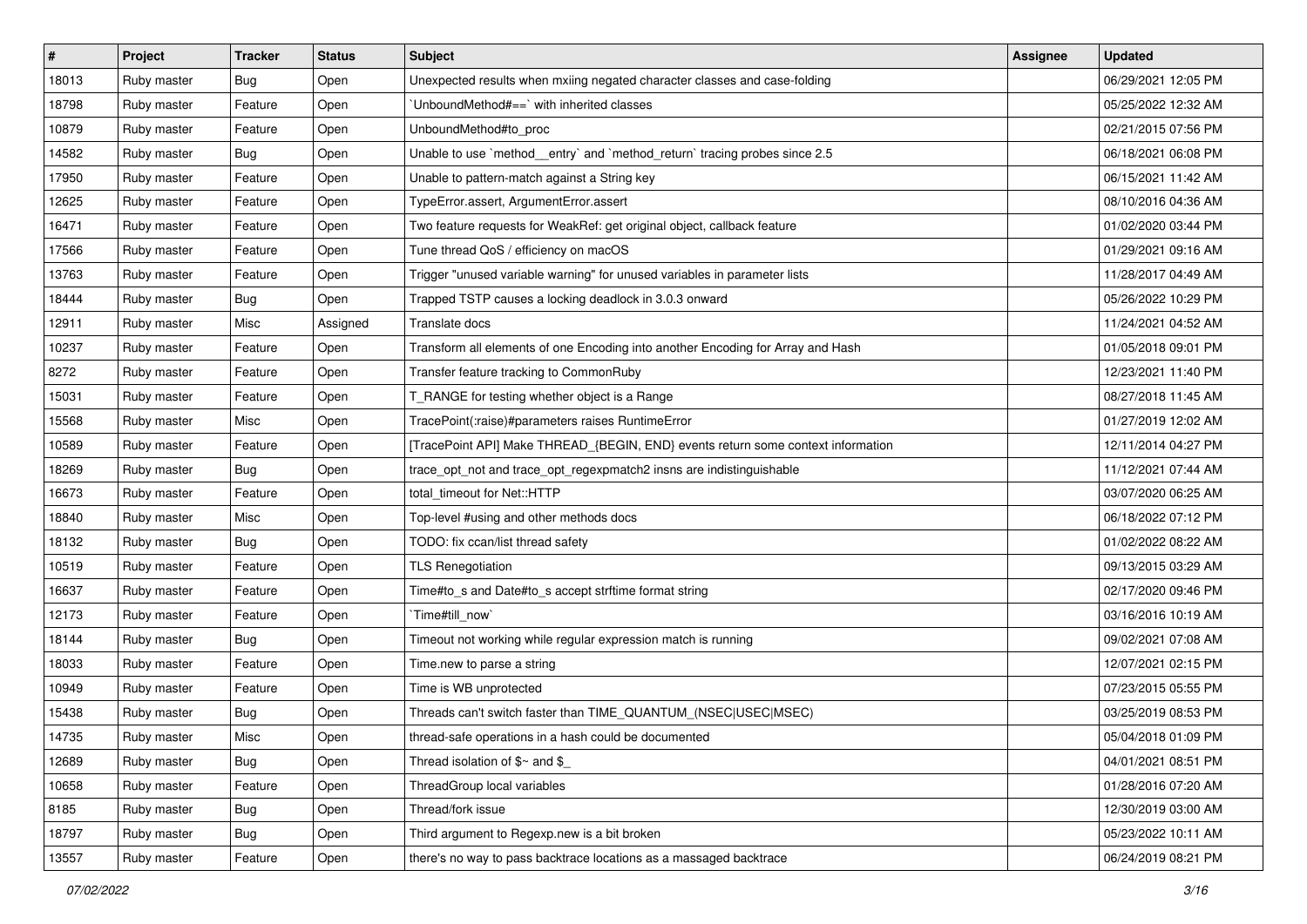| $\vert$ # | Project     | <b>Tracker</b> | <b>Status</b> | Subject                                                                                                                                               | <b>Assignee</b> | <b>Updated</b>      |
|-----------|-------------|----------------|---------------|-------------------------------------------------------------------------------------------------------------------------------------------------------|-----------------|---------------------|
| 10175     | Ruby master | Feature        | Open          | There's no reason to prefer Proc.new over Kernel#proc anymore                                                                                         |                 | 11/10/2014 11:07 PM |
| 13787     | Ruby master | Misc           | Open          | The path to Ruby 3.x - would it be useful to have a separate thread here at the tracker, for discussions and<br>issues and ideas related to ruby 3.x? |                 | 08/08/2017 08:29 AM |
| 18763     | Ruby master | Bug            | Open          | The configure option "--with-openssl-dir" has lower precedence than pkg-config                                                                        |                 | 05/11/2022 11:39 AM |
| 16920     | Ruby master | Bug            | Open          | TestThread#test_signal_at_join fails on aarch64                                                                                                       |                 | 12/07/2021 02:17 PM |
| 14761     | Ruby master | <b>Bug</b>     | Open          | TestThread#test_join_limits hangs up on Solaris 10 with gcc                                                                                           |                 | 05/16/2018 05:23 AM |
| 16493     | Ruby master | <b>Bug</b>     | Open          | TestThreadQueue#test_thr_kill is flaky on AArch64                                                                                                     |                 | 01/09/2020 09:39 AM |
| 16265     | Ruby master | Bug            | Open          | Test (spec) failure using current MSYS2 tools, related to -fstack-protector and possibly<br>D_FORTIFY_SOURCE=2                                        |                 | 12/03/2019 03:09 PM |
| 18073     | Ruby master | Bug            | Open          | test/ruby/test_jit.rb: "error: invalid use of '__builtin_va_arg_pack ()" on Ruby 2.7.4 on gcc 4.8.5                                                   |                 | 12/03/2021 03:04 PM |
| 18393     | Ruby master | <b>Bug</b>     | Open          | TestReadline#test_interrupt_in_other_thread fails on armv7hl                                                                                          |                 | 12/07/2021 02:03 PM |
| 4173      | Ruby master | Bug            | Open          | TestProcess#test_wait_and_sigchild DDDDDDDD                                                                                                           |                 | 03/15/2018 08:29 AM |
| 12500     | Ruby master | Bug            | Open          | TestProcess#test_aspawn_too_long_path fails on mips with "argument too big"                                                                           |                 | 12/29/2019 10:38 AM |
| 17999     | Ruby master | <b>Bug</b>     | Open          | TestMethod#test zsuper intermittent timeout error on raspbian10-aarch64 CI                                                                            |                 | 06/18/2021 01:33 AM |
| 17591     | Ruby master | Misc           | Open          | Test frameworks and REPLs do not show deprecation warnings by default                                                                                 |                 | 02/17/2021 09:06 AM |
| 14064     | Ruby master | <b>Bug</b>     | Open          | test-all with and without -j - incorrect assertions and missing test methods                                                                          |                 | 11/03/2017 10:54 PM |
| 14601     | Ruby master | Feature        | Open          | test-all & ruby/test_m17n_comb.rb - fixup                                                                                                             |                 | 08/26/2019 07:30 PM |
| 18380     | Ruby master | Bug            | Open          | TestAddressResolve#test_socket_getnameinfo_domain_blocking test failures                                                                              |                 | 12/21/2021 04:22 PM |
| 8896      | Ruby master | Feature        | Open          | #tap with missing block                                                                                                                               |                 | 12/23/2021 11:43 PM |
| 18136     | Ruby master | Feature        | Open          | take while after                                                                                                                                      |                 | 01/28/2022 06:23 AM |
| 17680     | Ruby master | Bug            | Open          | tab completion no longer works on irb3.0                                                                                                              |                 | 03/13/2021 08:06 AM |
| 14681     | Ruby master | <b>Bug</b>     | Open          | syswrite': stream closed in another thread (IOError)                                                                                                  |                 | 04/22/2018 12:12 AM |
| 11428     | Ruby master | Feature        | Open          | system/exec/etc. should to_s their argument to restore Pathname functionality as it was in 1.8                                                        |                 | 11/06/2016 02:17 AM |
| 11939     | Ruby master | Feature        | Open          | Syntax sugar to apply a method replace a variable                                                                                                     |                 | 01/04/2016 09:49 AM |
| 17290     | Ruby master | Feature        | Open          | Syntax sugar for boolean keyword argument                                                                                                             |                 | 10/29/2020 04:51 AM |
| 9686      | Ruby master | Feature        | Open          | Syntax for symbols used in hashes                                                                                                                     |                 | 12/23/2021 11:43 PM |
| 8848      | Ruby master | Feature        | Open          | Syntax for binary strings                                                                                                                             |                 | 12/23/2021 11:43 PM |
| 18080     | Ruby master | <b>Bug</b>     | Open          | Syntax error on one-line pattern matching                                                                                                             |                 | 08/18/2021 12:38 AM |
| 13645     | Ruby master | Feature        | Open          | Syntactic sugar for indexing when using the safe navigation operator                                                                                  |                 | 04/16/2019 03:00 PM |
| 12129     | Ruby master | Feature        | Open          | syntactic sugar for dynamic method dispatch `object_expression:method_name_expression(1, 2)`                                                          |                 | 03/14/2016 01:35 AM |
| 8961      | Ruby master | Feature        | Open          | Synchronizable module to easily wrap methods in a mutex                                                                                               |                 | 12/23/2021 11:43 PM |
| 18826     | Ruby master | Bug            | Open          | Symbol#to_proc inconsistent, sometimes calls private methods                                                                                          |                 | 06/16/2022 07:27 AM |
| 16102     | Ruby master | Feature        | Open          | Symbol#call`                                                                                                                                          |                 | 09/12/2019 09:25 AM |
| 14393     | Ruby master | Feature        | Open          | Support sending file descriptors (on local machine) via DRb UNIX                                                                                      |                 | 01/24/2018 08:58 PM |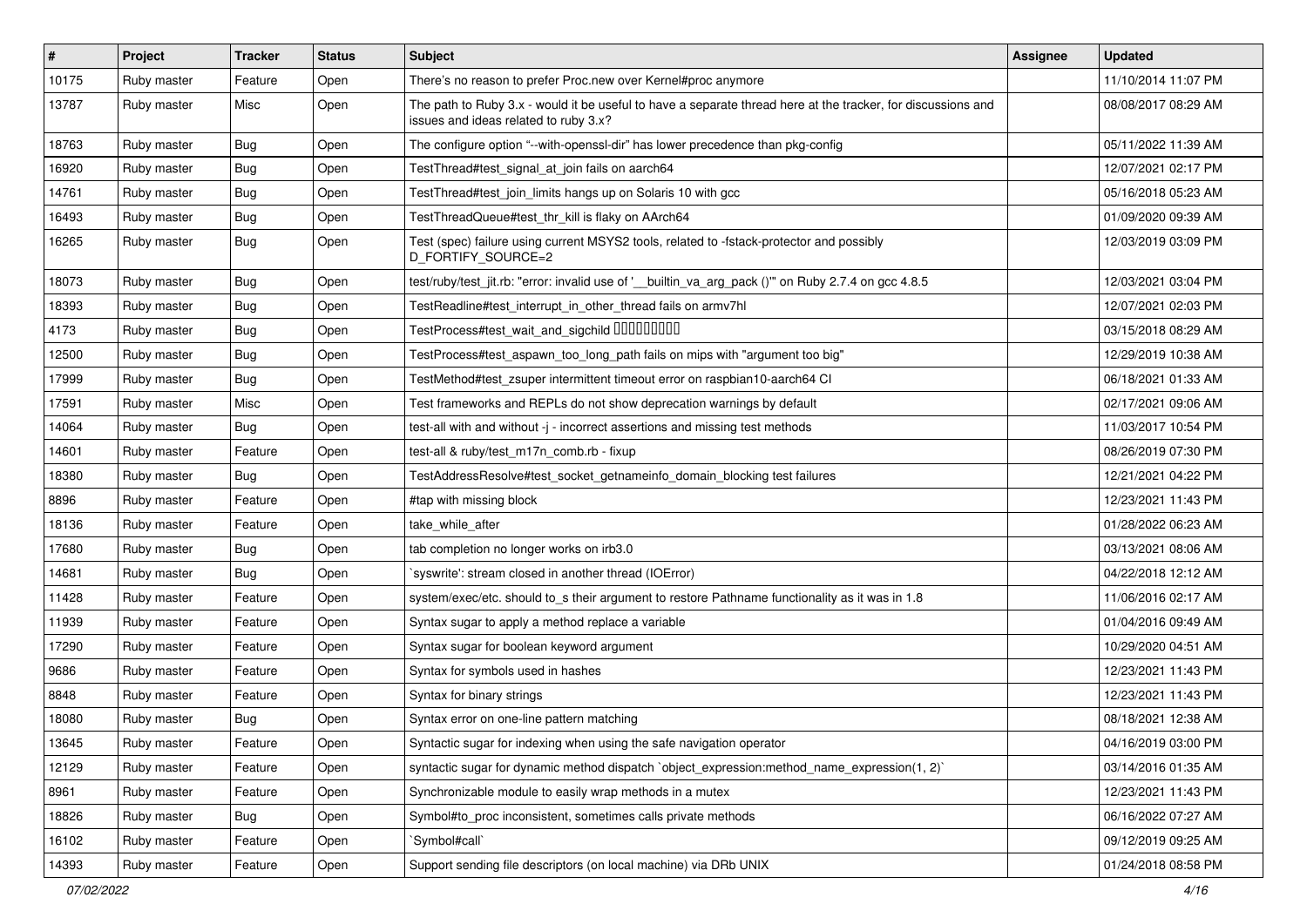| $\vert$ # | Project     | <b>Tracker</b> | <b>Status</b> | Subject                                                                                                            | <b>Assignee</b> | <b>Updated</b>      |
|-----------|-------------|----------------|---------------|--------------------------------------------------------------------------------------------------------------------|-----------------|---------------------|
| 18259     | Ruby master | Feature        | Open          | Support quarter spec %q in Time#strftime                                                                           |                 | 10/21/2021 12:15 PM |
| 17047     | Ruby master | Feature        | Open          | Support parameters for MAIL FROM and RCPT TO                                                                       |                 | 12/06/2021 08:16 PM |
| 11665     | Ruby master | Feature        | Open          | Support nested functions for better code organization                                                              |                 | 11/16/2016 03:06 PM |
| 10602     | Ruby master | Feature        | Open          | Support multithreaded profiling                                                                                    |                 | 07/09/2019 01:24 AM |
| 17151     | Ruby master | Feature        | Open          | Support multiple builtin ruby code for implimatation in Ruby & C                                                   |                 | 09/05/2020 01:41 AM |
| 17844     | Ruby master | Feature        | Open          | Support list of methods to test with respond_to?                                                                   |                 | 05/06/2021 07:00 PM |
| 14550     | Ruby master | Feature        | Open          | Support keyword arguments with Date#step                                                                           |                 | 02/26/2018 03:58 AM |
| 12858     | Ruby master | Feature        | Open          | Supporting batch-requiring of files in ruby                                                                        |                 | 10/23/2016 08:05 AM |
| 7708      | Ruby master | Feature        | Open          | support for patches list                                                                                           |                 | 12/25/2017 06:15 PM |
| 9830      | Ruby master | Feature        | Assigned      | Support for GOST private/public keys                                                                               |                 | 09/13/2015 03:10 AM |
| 11539     | Ruby master | Feature        | Open          | Support explicit declaration of volatile instance variables                                                        |                 | 01/26/2021 03:30 PM |
| 9445      | Ruby master | Feature        | Open          | Support emitting 1.9 Symbol keyword Hash syntax when pretty printing Hashes                                        |                 | 01/24/2014 06:01 AM |
| 15024     | Ruby master | Feature        | Open          | Support block in Array#join                                                                                        |                 | 08/25/2018 05:05 AM |
| 17616     | Ruby master | Feature        | Open          | Support backtracing on Linux with non-GNU-libc + libunwind                                                         |                 | 02/09/2021 01:12 PM |
| 14164     | Ruby master | Feature        | Open          | [Suggestion] Type system for ruby 3x to be usable for e. g. rubocop or autogenerating crystal code and so<br>forth |                 | 08/12/2019 08:15 AM |
| 17627     | Ruby master | Feature        | Open          | Suggestion: Implement `freeze_values` instance method on collection-like classes.                                  |                 | 02/16/2021 07:58 PM |
| 16638     | Ruby master | Feature        | Open          | Structured Data for Syslog                                                                                         |                 | 02/17/2020 07:06 PM |
| 10585     | Ruby master | Feature        | Open          | struct: speedup struct.attr = $v$ for first 10 attributes and struct[:attr] for big structs                        |                 | 06/30/2015 08:18 PM |
| 12416     | Ruby master | Feature        | Open          | struct rb_id_table lacks mark function                                                                             |                 | 09/22/2020 07:43 PM |
| 12380     | Ruby master | Feature        | Open          | Struct` as a subclass of `Class`                                                                                   |                 | 05/14/2016 08:28 AM |
| 7845      | Ruby master | Feature        | Open          | Strip doesn't handle unicode space characters in ruby 1.9.2 & 1.9.3 (does in 1.9.1)                                |                 | 12/23/2021 11:43 PM |
| 16927     | Ruby master | Bug            | Open          | String#tr won't return the expected result for some sign with diacritics                                           |                 | 06/01/2020 05:24 AM |
| 10331     | Ruby master | Feature        | Open          | String#to_r to recognize negative denominators                                                                     |                 | 10/06/2014 02:44 PM |
| 10152     | Ruby master | Feature        | Open          | String#strip doesn't remove non-breaking space                                                                     |                 | 04/12/2015 07:36 PM |
| 16666     | Ruby master | Feature        | Open          | 'string' - 'str' as a shortcut for 'string'.gsub('str', ")?                                                        |                 | 03/01/2020 08:38 PM |
| 17771     | Ruby master | Feature        | Open          | String#start_with? should not construct MatchData or set \$~                                                       |                 | 04/02/2021 02:49 PM |
| 15562     | Ruby master | Feature        | Open          | String#split` option to suppress the initial empty substring                                                       |                 | 01/28/2019 03:32 AM |
| 18597     | Ruby master | Feature        | Open          | Strings need a named method like `dup` that doesn't duplicate if receiver is mutable                               |                 | 02/26/2022 11:56 PM |
| 15151     | Ruby master | Feature        | Open          | String#slice!(0,) creates a duplicate of original string                                                           |                 | 06/20/2019 03:37 PM |
| 9116      | Ruby master | Feature        | Open          | String#rsplit missing                                                                                              |                 | 04/27/2017 10:00 AM |
| 9807      | Ruby master | Feature        | Open          | String.new with block                                                                                              |                 | 05/07/2014 05:54 AM |
| 16790     | Ruby master | Feature        | Open          | string format and refinements                                                                                      |                 | 04/16/2020 03:06 AM |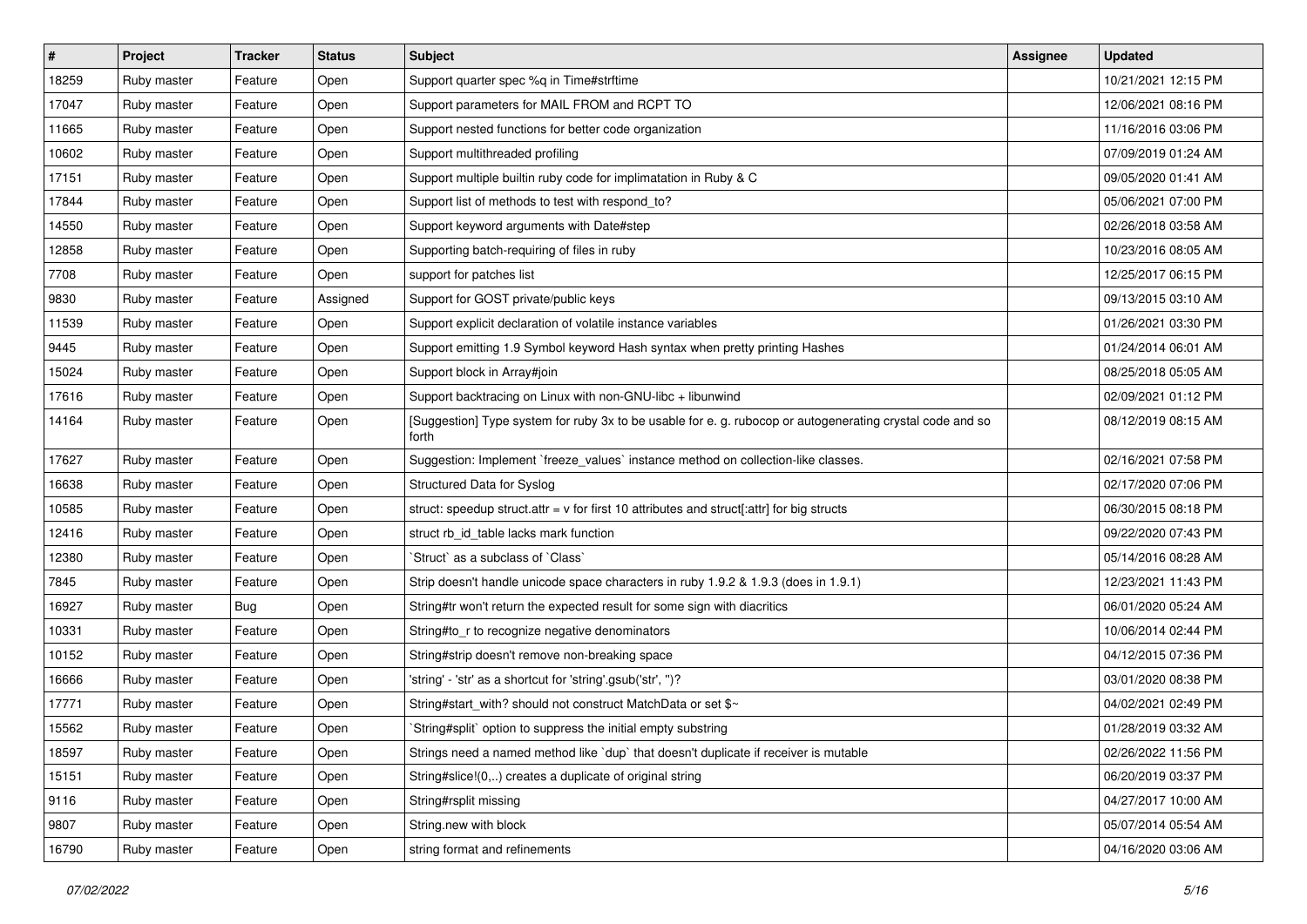| $\vert$ # | Project     | <b>Tracker</b> | <b>Status</b> | <b>Subject</b>                                                                                                                                        | <b>Assignee</b> | <b>Updated</b>      |
|-----------|-------------|----------------|---------------|-------------------------------------------------------------------------------------------------------------------------------------------------------|-----------------|---------------------|
| 15588     | Ruby master | Feature        | Open          | String#each_chunk and #chunks                                                                                                                         |                 | 12/25/2019 04:28 AM |
| 10783     | Ruby master | Misc           | Open          | String#concat has an "appending" behavior                                                                                                             |                 | 08/08/2018 03:08 AM |
| 14783     | Ruby master | Feature        | Open          | String#chars_at / String#bytes_at                                                                                                                     |                 | 05/24/2018 01:18 PM |
| 17682     | Ruby master | Feature        | Open          | String#casecmp performance improvement                                                                                                                |                 | 03/24/2021 02:29 PM |
| 15899     | Ruby master | Feature        | Open          | String#before and String#after                                                                                                                        |                 | 11/04/2019 08:57 PM |
| 15668     | Ruby master | Feature        | Open          | stdlib: Date - Time should return the difference in days                                                                                              |                 | 03/15/2019 07:09 AM |
| 17148     | Ruby master | Feature        | Open          | stdbuf(1) support                                                                                                                                     |                 | 09/07/2020 04:12 AM |
| 16158     | Ruby master | <b>Bug</b>     | Open          | "st" Character Sequence In Regex Look-Behind Causes Illegal Pattern Error When Combined With POSIX<br>Bracket Expressions And Case Insensitivity Flag |                 | 09/17/2019 09:37 AM |
| 17859     | Ruby master | Feature        | Open          | Start IRB when running just `ruby`                                                                                                                    |                 | 05/14/2021 07:54 AM |
| 8619      | Ruby master | Feature        | Open          | <b>Standard Profiling API</b>                                                                                                                         |                 | 12/23/2021 11:43 PM |
| 16511     | Ruby master | Feature        | Open          | Staged warnings and better compatibility for keyword arguments in 2.7.1                                                                               |                 | 02/25/2020 06:54 PM |
| 6133      | Ruby master | Feature        | Assigned      | SSLSocket <sup>[]</sup> shutdown <sup>[][][]</sup>                                                                                                    |                 | 09/13/2015 03:22 AM |
| 8688      | Ruby master | Feature        | Open          | #sprintf should accept strings as keys                                                                                                                |                 | 07/26/2013 02:33 AM |
| 17926     | Ruby master | Bug            | Open          | spec/ruby/core/file/atime_spec.rb: a random failing test on Travis ppc64le                                                                            |                 | 06/02/2021 04:35 PM |
| 16451     | Ruby master | Feature        | Open          | Special ternary operator for methods ending in `?`                                                                                                    |                 | 12/26/2019 09:03 PM |
| 18825     | Ruby master | Feature        | Open          | Specialized instruction for "array literal + `.hash`"                                                                                                 |                 | 06/14/2022 05:24 PM |
| 17127     | Ruby master | Feature        | Open          | Some TrueClass methods are faster if implemented in Ruby                                                                                              |                 | 11/05/2020 07:11 AM |
| 15833     | Ruby master | Feature        | Open          | Some refactors for shared-root array                                                                                                                  |                 | 07/29/2019 07:13 AM |
| 18759     | Ruby master | Bug            | Open          | snapshot-ruby_2_7: test failure on macos-12                                                                                                           |                 | 04/28/2022 12:18 AM |
| 17815     | Ruby master | Misc           | Open          | Snapcraft Ruby plugin                                                                                                                                 |                 | 04/20/2021 07:59 PM |
| 11388     | Ruby master | Feature        | Open          | SMTP Service Extension for Delivery Status Notifications                                                                                              |                 | 02/06/2018 11:37 AM |
| 13174     | Ruby master | Feature        | Open          | Smaller id_table on 64bit platform                                                                                                                    |                 | 01/31/2017 02:05 PM |
| 14474     | Ruby master | <b>Bug</b>     | Open          | skip "TestException#test thread signal location" as known bug                                                                                         |                 | 12/10/2018 07:09 AM |
| 11064     | Ruby master | <b>Bug</b>     | Open          | #singleton_methods for objects with special singleton_class returns an empty array                                                                    |                 | 01/31/2022 05:02 AM |
| 13620     | Ruby master | Feature        | Open          | Simplifying MRI's build system: always make install                                                                                                   |                 | 07/08/2018 09:41 AM |
| 14565     | Ruby master | Feature        | Open          | Simpler, one-liner, failsafe require in ruby? [Suggested names: require_failsafe, require_safe, require_try,<br>require_add)                          |                 | 10/09/2019 05:42 AM |
| 14328     | Ruby master | Feature        | Open          | SIMD vectorization                                                                                                                                    |                 | 07/16/2018 05:12 PM |
| 15402     | Ruby master | Misc           | Open          | Shrinking excess retained memory of container types on promotion to uncollectible                                                                     |                 | 12/11/2018 08:43 PM |
| 13668     | Ruby master | Feature        | Open          | Show / log test-all skips in CI here or at http://rubyci.org/?                                                                                        |                 | 06/20/2017 03:30 AM |
| 17743     | Ruby master | Feature        | Open          | Show argument types in backtrace                                                                                                                      |                 | 03/25/2021 06:39 PM |
| 8853      | Ruby master | Feature        | Open          | Should String#sub(pattern) returns an Enumerator?                                                                                                     |                 | 07/13/2019 12:32 AM |
| 8206      | Ruby master | Feature        | Open          | Should Ruby core implement String#blank?                                                                                                              |                 | 04/28/2016 02:05 PM |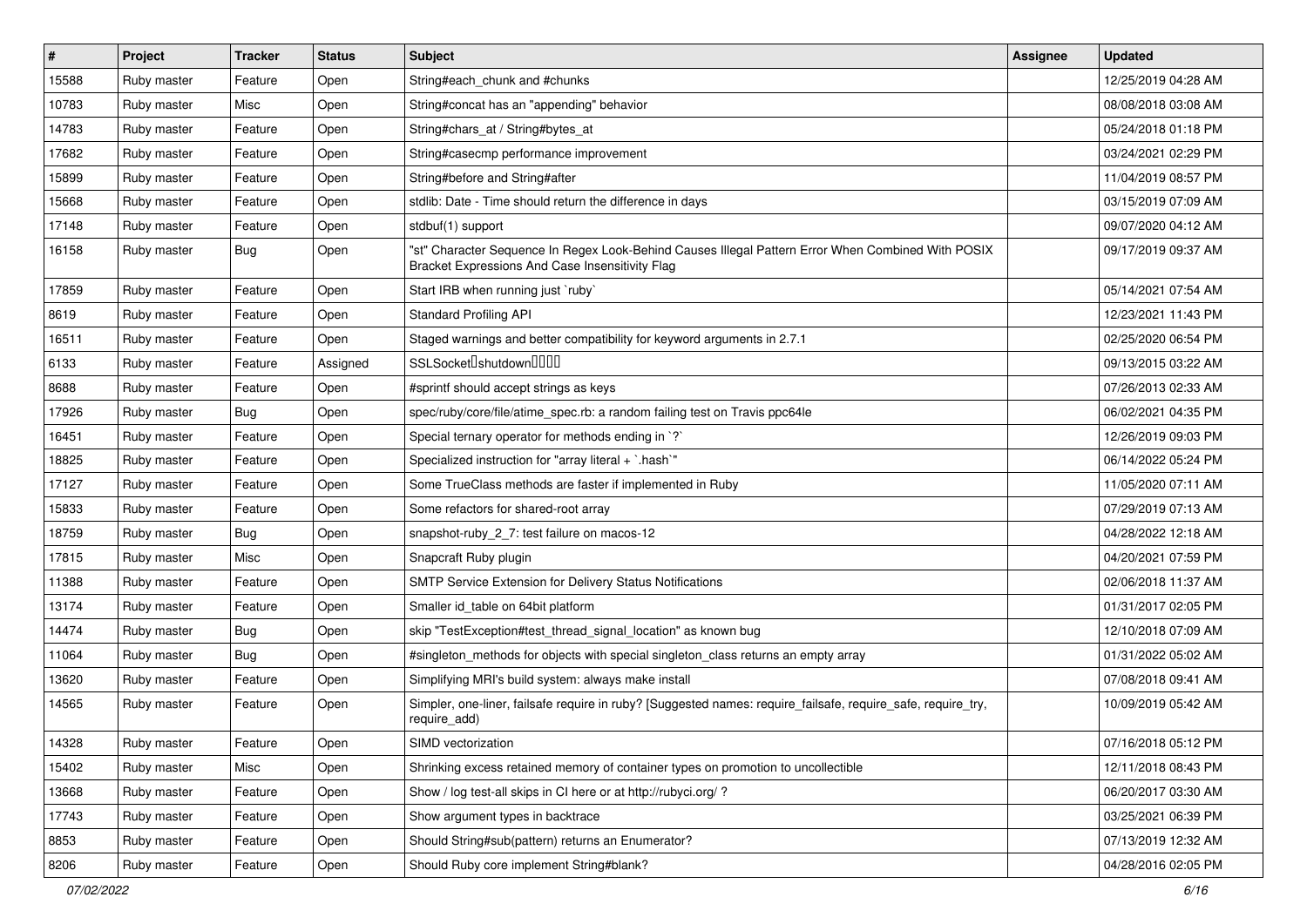| $\sharp$ | <b>Project</b> | <b>Tracker</b> | <b>Status</b> | Subject                                                                                                                                     | <b>Assignee</b> | <b>Updated</b>      |
|----------|----------------|----------------|---------------|---------------------------------------------------------------------------------------------------------------------------------------------|-----------------|---------------------|
| 11230    | Ruby master    | Bug            | Open          | Should rb_struct_s_members() be public API?                                                                                                 |                 | 04/17/2021 05:06 PM |
| 13124    | Ruby master    | Feature        | Open          | Should #puts convert to external encoding?                                                                                                  |                 | 12/01/2017 06:45 PM |
| 9049     | Ruby master    | Feature        | Open          | Shorthands (a:b, *) for inclusive indexing                                                                                                  |                 | 03/15/2018 12:26 AM |
| 18162    | Ruby master    | Feature        | Open          | Shorthand method Proc#isolate to create isolated proc objects                                                                               |                 | 09/13/2021 02:33 AM |
| 16241    | Ruby master    | Feature        | Open          | Shorter syntax for anonymous refinements                                                                                                    |                 | 11/20/2020 07:22 PM |
| 16791    | Ruby master    | Feature        | Open          | Shortcut for Process::Status.exitstatus                                                                                                     |                 | 05/19/2020 03:16 AM |
| 9953     | Ruby master    | Feature        | Open          | set_trace_func values which could be frozen or symbols                                                                                      |                 | 06/19/2014 10:44 PM |
| 16995    | Ruby master    | Feature        | Open          | Sets: <=> should be specialized                                                                                                             |                 | 06/26/2020 08:43 PM |
| 16990    | Ruby master    | Feature        | Open          | Sets: operators compatibility with Array                                                                                                    |                 | 02/22/2021 11:37 PM |
| 16993    | Ruby master    | Feature        | Open          | Sets: from hash keys using Hash#key_set                                                                                                     |                 | 06/27/2020 05:44 AM |
| 16991    | Ruby master    | Feature        | Open          | Sets: add Set#join                                                                                                                          |                 | 06/26/2020 08:29 PM |
| 7220     | Ruby master    | Feature        | Open          | Separate IO#dup, StringIO#initialize_copy from dup(2)                                                                                       |                 | 12/10/2020 08:47 AM |
| 17471    | Ruby master    | Feature        | Open          | send_if method for improved conditional chaining                                                                                            |                 | 12/29/2020 03:23 PM |
| 12141    | Ruby master    | Feature        | Open          | send and __send_                                                                                                                            |                 | 03/14/2016 01:32 AM |
| 18736    | Ruby master    | Feature        | Open          | self-p for method chain                                                                                                                     |                 | 04/15/2022 11:09 AM |
| 18265    | Ruby master    | Feature        | Open          | Self-contained one-binary feature which discuss on ruby kaigi 2021 day 2, <sup>[]</sup> Ruby Committers vs the World<br>/ CRuby Committers∐ |                 | 10/24/2021 04:11 PM |
| 18186    | Ruby master    | <b>Bug</b>     | Open          | SEGV with system command - MinGW?                                                                                                           |                 | 09/22/2021 03:20 PM |
| 14049    | Ruby master    | Bug            | Open          | SEGV svn 60401 require relative                                                                                                             |                 | 10/26/2017 05:25 PM |
| 16288    | Ruby master    | <b>Bug</b>     | Open          | Segmentation fault with finalizers, threads                                                                                                 |                 | 12/19/2019 07:46 PM |
| 18412    | Ruby master    | Bug            | Open          | Segfault in test_ractor.rb                                                                                                                  |                 | 12/17/2021 04:23 AM |
| 18413    | Ruby master    | <b>Bug</b>     | Open          | Segfault in `ripper/lexer.rb`                                                                                                               |                 | 12/17/2021 04:49 PM |
| 17799    | Ruby master    | Bug            | Open          | Seg fault in rb_class_clear_method_cache                                                                                                    |                 | 12/09/2021 05:39 AM |
| 16621    | Ruby master    | Feature        | Open          | Second block parameter of Pathname#glob to be relative path from self                                                                       |                 | 02/12/2020 11:27 PM |
| 13571    | Ruby master    | Bug            | Open          | Script arguments, encoding, windows / MinGW                                                                                                 |                 | 11/12/2017 10:53 PM |
| 16411    | Ruby master    | Feature        | Open          | Safer keyword argument extension                                                                                                            |                 | 12/10/2019 02:45 AM |
| 8494     | Ruby master    | Feature        | Open          | Safe method for defensive copies. alternative to 'dup'                                                                                      |                 | 06/05/2013 04:26 PM |
| 18842    | Ruby master    | Bug            | Open          | Ruby's Resolv library does not handle correctly the `NODATA` case                                                                           |                 | 06/19/2022 05:39 PM |
| 16810    | Ruby master    | <b>Bug</b>     | Open          | ruby segfaults on s390x with musl libc                                                                                                      |                 | 03/05/2021 01:38 AM |
| 16905    | Ruby master    | <b>Bug</b>     | Open          | Ruby required to build Ruby on Haiku?                                                                                                       |                 | 05/24/2020 08:08 AM |
| 16629    | Ruby master    | Misc           | Open          | ruby-loco now built & saved on GitHub, both mingw & mswin builds                                                                            |                 | 02/12/2020 01:53 PM |
| 17741    | Ruby master    | Feature        | Open          | Ruby links to `objc` for convenience - this should be moved into a native ext                                                               |                 | 03/23/2021 01:24 AM |
| 18822    | Ruby master    | Feature        | Open          | Ruby lack a proper method to percent-encode strings for URIs (RFC 3986)                                                                     |                 | 06/09/2022 02:42 PM |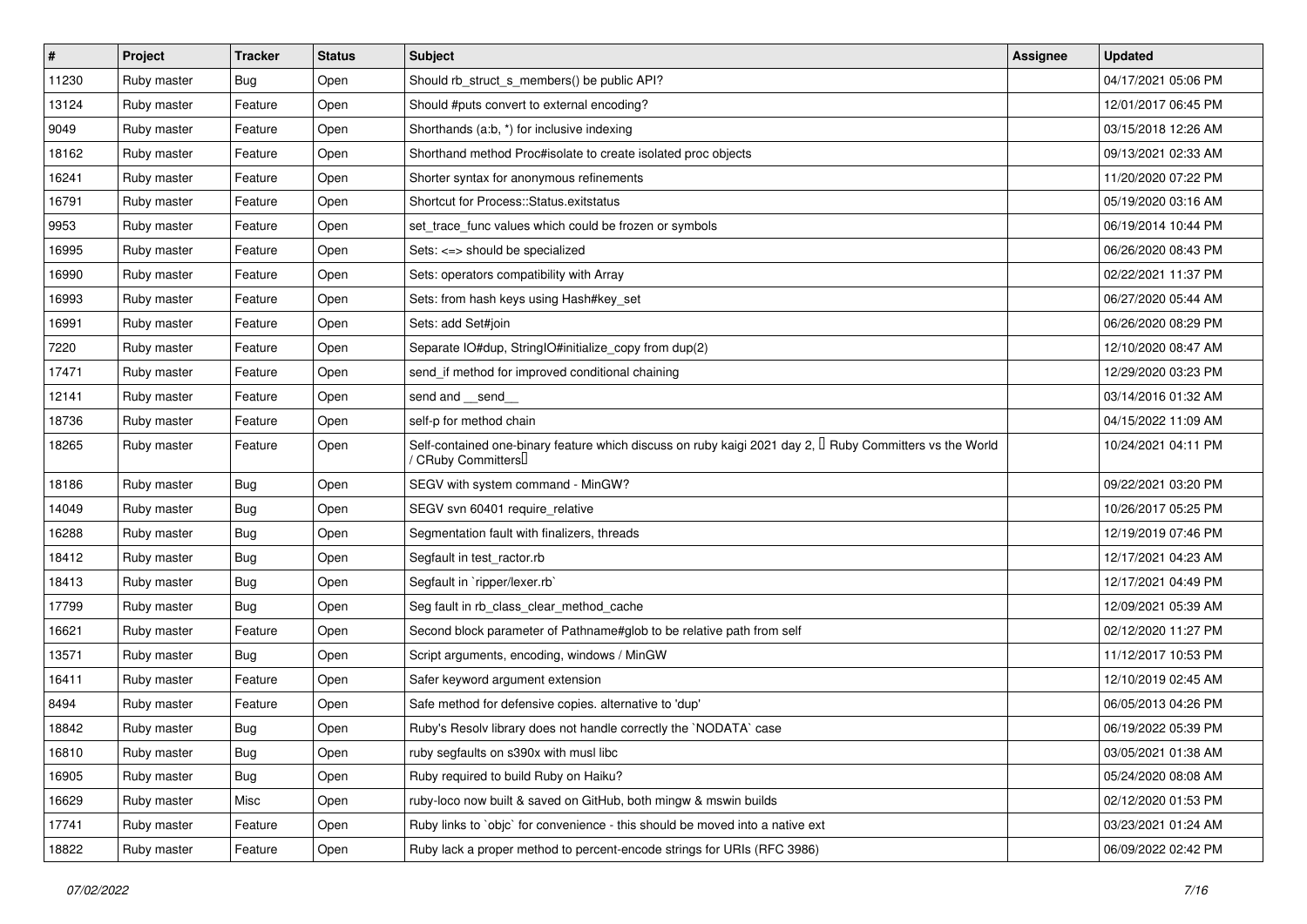| #     | Project     | <b>Tracker</b> | <b>Status</b> | Subject                                                                       | <b>Assignee</b> | <b>Updated</b>      |
|-------|-------------|----------------|---------------|-------------------------------------------------------------------------------|-----------------|---------------------|
| 18733 | Ruby master | <b>Bug</b>     | Open          | Ruby GC problems cause performance issue with Ractor                          |                 | 04/15/2022 09:13 AM |
| 18758 | Ruby master | Bug            | Open          | Ruby fails to build on M1 Mac when x86 Homebrew is installed                  |                 | 04/28/2022 03:19 PM |
| 17142 | Ruby master | Bug            | Open          | Ruby fails to build in AIX                                                    |                 | 03/20/2021 07:08 AM |
| 17851 | Ruby master | Feature        | Open          | ruby extension for memoryview                                                 |                 | 05/05/2021 03:15 PM |
| 7981  | Ruby master | Feature        | Open          | ruby does not respect --                                                      |                 | 02/28/2013 02:49 PM |
| 16408 | Ruby master | Misc           | Open          | Ruby docs list incorrect method signatures for PTY::getpty/PTY::spawn         |                 | 12/12/2019 05:12 PM |
| 13681 | Ruby master | Feature        | Open          | Ruby digest init fails in FIPS mode when built against OpenSSL ~> 1.0.1       |                 | 07/04/2017 05:17 PM |
| 14276 | Ruby master | Feature        | Open          | Ruby core debugger API                                                        |                 | 01/05/2018 07:54 PM |
| 14422 | Ruby master | Bug            | Open          | Ruby configuration options should not be reused for gem builds                |                 | 03/05/2018 03:32 PM |
| 10436 | Ruby master | Bug            | Open          | ruby -c and ripper inconsistency: m(&nil) {}                                  |                 | 08/27/2019 12:08 AM |
| 14149 | Ruby master | Misc           | Open          | Ruby Birthday Thread - 25th years anniversary                                 |                 | 12/02/2017 01:40 AM |
| 13968 | Ruby master | Misc           | Open          | [Ruby 3.x perhaps] - A (minimal?) static variant of ruby                      |                 | 01/14/2018 03:24 PM |
| 18281 | Ruby master | Bug            | Open          | Ruby 3.1.0: gem uninstall -alx fails to uninstall debug                       |                 | 06/16/2022 01:08 AM |
| 17373 | Ruby master | Bug            | Open          | Ruby 3.0 is slower at Discourse bench than Ruby 2.7                           |                 | 01/04/2021 06:47 AM |
| 18457 | Ruby master | <b>Bug</b>     | Open          | ruby 2.7.5 fiddle/types.rb use uint32_t but fiddle/cparser.rb lacks uint32_t  |                 | 01/03/2022 01:00 PM |
| 14418 | Ruby master | Bug            | Open          | ruby 2.5 slow regexp execution                                                |                 | 12/29/2019 10:34 AM |
| 14387 | Ruby master | Bug            | Open          | Ruby 2.5 <sup>D</sup> Alpine Linux 000000000000 SystemStackError 00000        |                 | 04/21/2020 03:13 PM |
| 17037 | Ruby master | <b>Bug</b>     | Open          | rounding of Rational#to_f                                                     |                 | 08/26/2020 03:54 AM |
| 8321  | Ruby master | Feature        | Open          | Ripper: I would like coordinates for keywords                                 |                 | 05/10/2013 07:01 PM |
| 16794 | Ruby master | Feature        | Open          | Rightward operators                                                           |                 | 09/10/2020 09:34 PM |
| 11500 | Ruby master | Feature        | Open          | [RFC] rename Queue to UnboundedQueue                                          |                 | 07/19/2021 07:48 AM |
| 18494 | Ruby master | Feature        | Open          | [RFC] ENV["RUBY_GC_"]= changes GC parameters dynamically                      |                 | 01/17/2022 11:15 PM |
| 18401 | Ruby master | Feature        | Open          | Rework `require_relative` to add the "current path" on `\$LOAD_PATH`          |                 | 12/09/2021 05:41 PM |
| 11927 | Ruby master | Feature        | Open          | Return value for `Module#include` and `Module#prepend`                        |                 | 09/02/2020 12:40 AM |
| 12006 | Ruby master | Feature        | Open          | return IO object from IO#print, IO#puts, IO#close_read, IO#close_write,       |                 | 01/21/2016 12:42 PM |
| 15093 | Ruby master | Feature        | Open          | Retrive Array elements with infinite ranges specified by Float::INFINITY      |                 | 09/09/2018 02:01 PM |
| 15824 | Ruby master | Feature        | Open          | respond_to pattern for pattern match                                          |                 | 10/06/2019 07:56 AM |
| 9400  | Ruby master | Feature        | Open          | Respect constant lookup when using `raise`                                    |                 | 07/12/2019 03:36 AM |
| 9355  | Ruby master | Feature        | Open          | Re: Rename method_id to method_name in TracePoint class                       |                 | 07/12/2019 03:45 AM |
| 16246 | Ruby master | Feature        | Open          | require with an optional block that is evaluated when requiring fails         |                 | 10/09/2019 11:16 AM |
| 10320 | Ruby master | Feature        | Open          | require into module                                                           |                 | 06/10/2021 08:15 AM |
| 15993 | Ruby master | <b>Bug</b>     | Open          | 'require' doesn't work if there are Cyrillic chars in the path to Ruby dir    |                 | 07/09/2021 04:08 PM |
| 18608 | Ruby master | <b>Bug</b>     | Open          | 'require': cannot load such file -- ripper (LoadError) after 'make distclean' |                 | 05/27/2022 04:10 AM |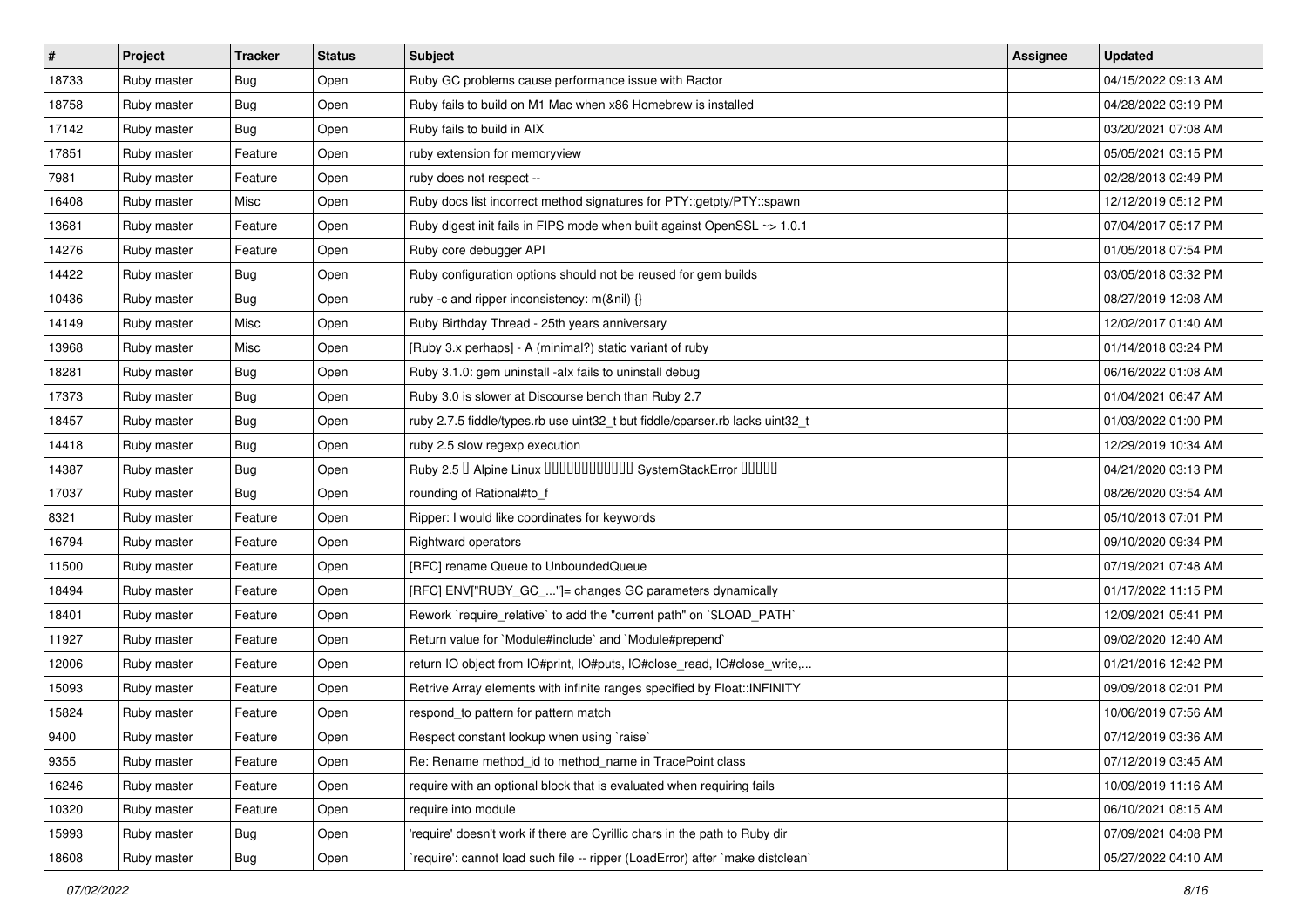| $\vert$ # | Project     | <b>Tracker</b> | <b>Status</b> | Subject                                                                                                               | <b>Assignee</b> | <b>Updated</b>      |
|-----------|-------------|----------------|---------------|-----------------------------------------------------------------------------------------------------------------------|-----------------|---------------------|
| 16895     | Ruby master | Misc           | Open          | Request for cooperation: Try your applications/libraries with master branch and debug options                         |                 | 05/15/2020 11:51 PM |
| 11295     | Ruby master | Misc           | Open          | Request for comments about error messages                                                                             |                 | 10/22/2015 09:12 AM |
| 16818     | Ruby master | Feature        | Open          | Rename `Range#%` to `Range#/`                                                                                         |                 | 05/07/2020 08:49 AM |
| 7384      | Ruby master | Feature        | Open          | Rename #each_with_object to #each_with                                                                                |                 | 12/25/2017 06:15 PM |
| 17163     | Ruby master | Feature        | Open          | Rename 'begin'                                                                                                        |                 | 09/09/2020 03:04 AM |
| 18576     | Ruby master | Feature        | Open          | Rename `ASCII-8BIT` encoding to `BINARY`                                                                              |                 | 03/17/2022 03:06 PM |
| 14465     | Ruby master | Feature        | Open          | rename/alias and then obsolete UDPSocket::send                                                                        |                 | 12/23/2021 11:43 PM |
| 13502     | Ruby master | Feature        | Open          | remove unused Array#to_s implementation                                                                               |                 | 07/27/2021 11:41 AM |
| 14249     | Ruby master | Feature        | Open          | Remove str[match_str]                                                                                                 |                 | 05/19/2018 06:13 PM |
| 17944     | Ruby master | Feature        | Open          | Remove Socket.gethostbyaddr and Socket.gethostbyname                                                                  |                 | 06/10/2021 08:26 AM |
| 14605     | Ruby master | Feature        | Open          | Remove `original_iseq` from `rb_iseq_constant_body`                                                                   |                 | 08/26/2019 07:31 PM |
| 16968     | Ruby master | Feature        | Open          | Remove `\$IGNORECASE` from English.rb                                                                                 |                 | 06/18/2020 04:34 AM |
| 17121     | Ruby master | Feature        | Open          | Remove ENV#index                                                                                                      |                 | 08/13/2020 09:58 AM |
| 10548     | Ruby master | Feature        | Open          | remove callcc (Callcc is now going obsoleted. Please use Fiber.)                                                      |                 | 04/18/2022 09:07 AM |
| 17099     | Ruby master | Feature        | Open          | Remove boolean argument and warning from Module#attr                                                                  |                 | 12/18/2020 04:15 AM |
| 18751     | Ruby master | <b>Bug</b>     | Open          | Regression on master for Method#== when comparing public with private method                                          |                 | 05/18/2022 01:27 AM |
| 18009     | Ruby master | <b>Bug</b>     | Open          | Regexps \w and \W with /i option and /u option produce inconsistent results under nested negation and<br>intersection |                 | 06/28/2021 09:09 AM |
| 18686     | Ruby master | Bug            | Open          | Regexp supporting unexpected age properties in Ruby < 3.2                                                             |                 | 04/08/2022 06:52 PM |
| 9253      | Ruby master | Feature        | Open          | Regexp named match and case statement                                                                                 |                 | 01/05/2018 09:00 PM |
| 16145     | Ruby master | <b>Bug</b>     | Open          | regexp match error if mixing /i, character classes, and utf8                                                          |                 | 09/06/2019 05:52 AM |
| 14364     | Ruby master | <b>Bug</b>     | Open          | Regexp last match variable in procs                                                                                   |                 | 09/14/2018 05:28 AM |
| 14838     | Ruby master | <b>Bug</b>     | Open          | RegexpError with double "s" in look-behind assertion in case-insensitive unicode regexp                               |                 | 06/09/2018 04:04 PM |
| 12034     | Ruby master | Feature        | Open          | RegExp does not respect file encoding directive                                                                       |                 | 02/13/2016 06:41 PM |
| 14669     | Ruby master | Feature        | Open          | Regexp does not expose the amount of capture groups.                                                                  |                 | 04/08/2018 11:11 AM |
| 17036     | Ruby master | Feature        | Open          | Regexp deconstruction keys to allow pattern matching                                                                  |                 | 07/19/2020 02:45 PM |
| 12700     | Ruby master | Feature        | Open          | regexg heredoc support                                                                                                |                 | 11/24/2017 12:53 AM |
| 17156     | Ruby master | Feature        | Open          | Refinements per directory tree                                                                                        |                 | 12/07/2020 05:19 AM |
| 14083     | Ruby master | <b>Bug</b>     | Open          | Refinement in block calling incorrect method                                                                          |                 | 11/05/2017 07:36 PM |
| 18799     | Ruby master | <b>Bug</b>     | Open          | Refinement#import_methods vs attr_reader                                                                              |                 | 05/25/2022 06:50 AM |
| 15428     | Ruby master | i Bug          | Open          | Refactor Proc#>> and #<<                                                                                              |                 | 08/20/2021 06:31 PM |
| 16773     | Ruby master | Feature        | Open          | Reduce allocations in net/http                                                                                        |                 | 04/10/2020 11:36 AM |
| 15527     | Ruby master | Feature        | Open          | Redesign of timezone object requirements                                                                              |                 | 02/02/2019 11:15 AM |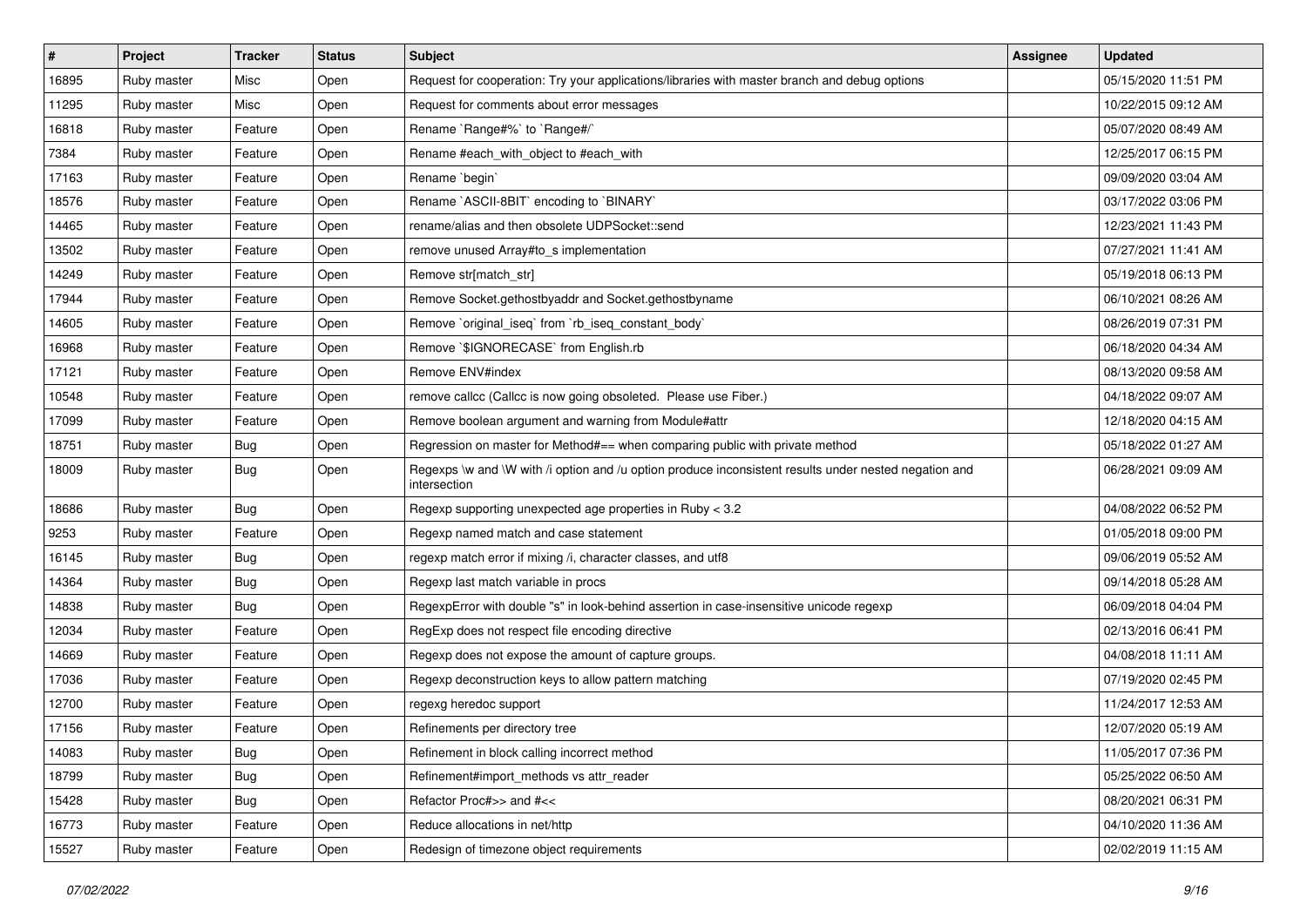| $\vert$ # | Project     | <b>Tracker</b> | <b>Status</b> | <b>Subject</b>                                                                                                  | <b>Assignee</b> | <b>Updated</b>      |
|-----------|-------------|----------------|---------------|-----------------------------------------------------------------------------------------------------------------|-----------------|---------------------|
| 14125     | Ruby master | Feature        | Open          | Readline Module (STDLIB): Add support for ^O emacs keybinding?                                                  |                 | 08/25/2019 08:48 PM |
| 6047      | Ruby master | Feature        | Assigned      | read_all: Grow buffer exponentially in generic case                                                             |                 | 09/13/2015 03:19 AM |
| 18456     | Ruby master | <b>Bug</b>     | Open          | rdoc non-determinism: module includes can be added once or twice to generated .ri                               |                 | 01/01/2022 11:16 PM |
| 16373     | Ruby master | Feature        | Open          | RDoc for some of the Kernel methods cannot be found in Kernel module                                            |                 | 05/29/2020 09:29 PM |
| 17053     | Ruby master | Misc           | Open          | RDoc for Hash Keys                                                                                              |                 | 07/28/2020 01:21 AM |
| 18472     | Ruby master | <b>Bug</b>     | Open          | rb_w32_map_errno is not found on Ruby-3.1.0                                                                     |                 | 01/13/2022 09:59 AM |
| 18492     | Ruby master | Bug            | Open          | rb_rescue2` inside `rb_protect` segfaults on Windows                                                            |                 | 01/14/2022 03:17 PM |
| 12731     | Ruby master | Feature        | Open          | rb_path_to_class should call custom const_defined? methods (take 2)                                             |                 | 07/25/2019 06:13 PM |
| 18257     | Ruby master | <b>Bug</b>     | Open          | rb_mRubyVMFrozenCore is broken by GC run                                                                        |                 | 02/10/2022 12:36 PM |
| 16742     | Ruby master | Feature        | Open          | RbConfig.windows? and RbConfig.host_os                                                                          |                 | 04/11/2020 02:00 PM |
| 18473     | Ruby master | <b>Bug</b>     | Open          | Raw data in Socket:: Option#inspect on Amazon Linux 2                                                           |                 | 01/11/2022 02:13 PM |
| 10332     | Ruby master | Feature        | Open          | Rational literal for mixed fractions                                                                            |                 | 10/06/2014 02:55 PM |
| 18368     | Ruby master | Feature        | Open          | Range#step semantics for non-Numeric ranges                                                                     |                 | 02/02/2022 03:42 PM |
| 17924     | Ruby master | Feature        | Open          | Range#infinite?                                                                                                 |                 | 07/08/2021 11:58 PM |
| 18580     | Ruby master | Bug            | Open          | Range#include? inconsistency for beginless String ranges                                                        |                 | 03/09/2022 10:22 PM |
| 18463     | Ruby master | Feature        | Open          | Random number generation with xoshiro                                                                           |                 | 02/13/2022 09:12 AM |
| 16031     | Ruby master | Feature        | Open          | Raise ArgumentError when creating Time objects with invalid day of month, instead of rolling into next<br>month |                 | 06/20/2020 04:23 AM |
| 18760     | Ruby master | <b>Bug</b>     | Open          | Ractors vs "skynet" microbenchmark                                                                              |                 | 05/02/2022 11:36 PM |
| 18816     | Ruby master | <b>Bug</b>     | Open          | Ractor segfaulting MacOS 12.4 (aarch64 / M1 processor)                                                          |                 | 06/13/2022 01:46 PM |
| 17298     | Ruby master | Feature        | Open          | Ractor's basket communication APIs                                                                              |                 | 11/13/2020 04:16 PM |
| 17286     | Ruby master | Feature        | Open          | Ractor.new' should accept 'move: true'                                                                          |                 | 11/08/2020 03:01 AM |
| 18127     | Ruby master | Feature        | Open          | Ractor-local version of Singleton                                                                               |                 | 11/09/2021 02:45 PM |
| 17506     | Ruby master | <b>Bug</b>     | Open          | Ractor isolation broken by ThreadGroup                                                                          |                 | 01/03/2021 08:05 PM |
| 18129     | Ruby master | <b>Bug</b>     | Open          | Ractor-incompatible global variables can be accessed through alias                                              |                 | 08/23/2021 10:08 PM |
| 17180     | Ruby master | <b>Bug</b>     | Open          | Ractor and constant referencing                                                                                 |                 | 09/20/2020 05:43 PM |
| 18814     | Ruby master | Feature        | Open          | Ractor: add method to query incoming message queue size                                                         |                 | 06/30/2022 10:58 AM |
| 18782     | Ruby master | <b>Bug</b>     | Open          | Race conditions in autoload when loading the same feature with multiple threads.                                |                 | 05/18/2022 09:22 PM |
| 9145      | Ruby master | Feature        | Open          | Queue#pop(true) return nil if empty instead of raising ThreadError                                              |                 | 01/01/2018 07:41 PM |
| 17357     | Ruby master | Feature        | Open          | Queue#pop` should have a block form for closed queues                                                           |                 | 01/12/2021 07:32 AM |
| 17146     | Ruby master | <b>Bug</b>     | Open          | Queue operations are allowed after it is frozen                                                                 |                 | 10/20/2021 08:32 PM |
| 18420     | Ruby master | Misc           | Open          | Question about how to handle IO.pipe reader and writer when forking                                             |                 | 12/22/2021 12:04 AM |
| 17774     | Ruby master | <b>Bug</b>     | Open          | Quantified empty group causes regex to fail                                                                     |                 | 10/13/2021 04:43 PM |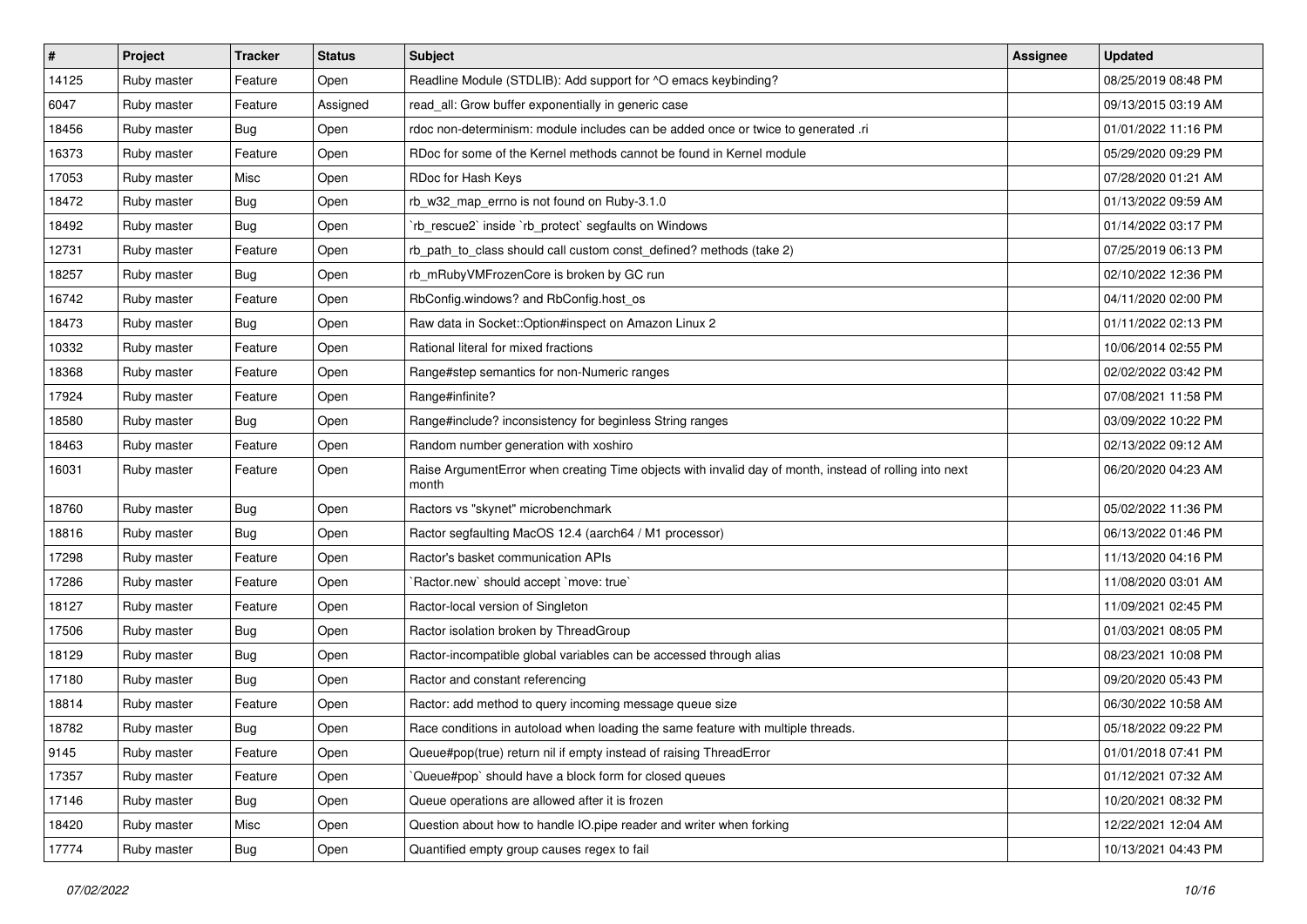| $\vert$ # | Project     | <b>Tracker</b> | <b>Status</b> | <b>Subject</b>                                                                                                                                             | <b>Assignee</b> | <b>Updated</b>      |
|-----------|-------------|----------------|---------------|------------------------------------------------------------------------------------------------------------------------------------------------------------|-----------------|---------------------|
| 11923     | Ruby master | Feature        | Open          | Put Struct accessors into separate module to allow redefining them in Struct.new's block                                                                   |                 | 05/17/2016 06:37 AM |
| 13026     | Ruby master | Feature        | Open          | Public singleton methods                                                                                                                                   |                 | 02/22/2017 06:53 PM |
| 15338     | Ruby master | Feature        | Open          | Provide way for C extensions to query if global variable is defined                                                                                        |                 | 11/25/2018 09:32 AM |
| 10882     | Ruby master | Feature        | Open          | Provide Levenshtein distance implementation as part of stdlib                                                                                              |                 | 02/26/2015 03:56 PM |
| 17758     | Ruby master | Feature        | Open          | Provide Hash#count for performance improvement                                                                                                             |                 | 03/28/2021 06:39 PM |
| 15017     | Ruby master | Feature        | Open          | Provide extended information about Signal                                                                                                                  |                 | 08/22/2018 05:42 AM |
| 10391     | Ruby master | Feature        | Open          | Provide %eISO-8859-1'string \xAA literal' string literals with explicit encoding                                                                           |                 | 10/28/2014 10:27 AM |
| 17004     | Ruby master | Feature        | Open          | Provide a way for methods to omit their return value                                                                                                       |                 | 07/20/2020 05:44 AM |
| 14938     | Ruby master | Feature        | Open          | Provide API to get same result as ruby -wc                                                                                                                 |                 | 08/06/2018 06:27 PM |
| 16001     | Ruby master | Feature        | Open          | Provide an alias to Kernel#caller_locations(1,1) and Kernel#caller(1,1)                                                                                    |                 | 09/04/2019 02:31 PM |
| 13804     | Ruby master | Misc           | Open          | Protected methods cannot be overridden                                                                                                                     |                 | 08/10/2017 09:41 PM |
| 15811     | Ruby master | Feature        | Open          | Propsing new method for comparing equality of 2 (float) numbers relatively                                                                                 |                 | 07/29/2019 04:40 PM |
| 18462     | Ruby master | Feature        | Open          | Proposal to merge WASI based WebAssembly support                                                                                                           |                 | 03/24/2022 03:05 AM |
| 18410     | Ruby master | Feature        | Open          | Proposal to make inspect include underscores on numerics                                                                                                   |                 | 12/16/2021 09:07 AM |
| 16287     | Ruby master | Feature        | Open          | Proposal to add .second and .third in particular to class Array                                                                                            |                 | 10/31/2019 01:47 PM |
| 14869     | Ruby master | Feature        | Open          | Proposal to add Hash#===                                                                                                                                   |                 | 08/09/2018 04:03 AM |
| 14916     | Ruby master | Feature        | Open          | Proposal to add Array#===                                                                                                                                  |                 | 08/09/2018 04:06 AM |
| 12843     | Ruby master | Feature        | Open          | Proposal to add a new method to class File in order to determine the name of the file without any suffix                                                   |                 | 10/17/2016 08:56 AM |
| 15879     | Ruby master | Feature        | Open          | Proposal: Time#to i accepts : unit keyword                                                                                                                 |                 | 07/29/2019 07:32 AM |
| 18357     | Ruby master | Feature        | Open          | Proposal: stop raising when block passed to IO#each_* closes the IO                                                                                        |                 | 11/22/2021 09:03 PM |
| 12125     | Ruby master | Feature        | Open          | Proposal: Shorthand operator for Object#method                                                                                                             |                 | 01/07/2022 06:23 PM |
| 16273     | Ruby master | Feature        | Open          | Proposal: Shorthand operator for "#instance_method"                                                                                                        |                 | 01/14/2020 12:24 PM |
| 16341     | Ruby master | Feature        | Open          | Proposal: Set#to_proc and Hash#to_proc                                                                                                                     |                 | 11/12/2019 08:12 PM |
| 17786     | Ruby master | Feature        | Open          | Proposal: new "ends" keyword                                                                                                                               |                 | 04/11/2021 01:40 AM |
| 15580     | Ruby master | Feature        | Open          | Proposal: method addition to class String called .indices (String#indices)                                                                                 |                 | 07/29/2020 01:54 AM |
| 11868     | Ruby master | Feature        | Open          | Proposal for RubyVM::InstructionSequence.compile to return an object containing the syntax error<br>information currently written to STDERR                |                 | 04/21/2016 05:49 AM |
| 11815     | Ruby master | Feature        | Open          | Proposal for method `Array#difference`                                                                                                                     |                 | 07/20/2020 11:34 PM |
| 11361     | Ruby master | Feature        | Open          | proposal for easy method to nil-guard for generated variable name.                                                                                         |                 | 02/21/2016 12:01 PM |
| 18150     | Ruby master | Misc           | Open          | Proposal: Deprecate leading zero syntax to declare octals, since it's extremely confusing (and Python 3<br>removed it too)                                 |                 | 09/04/2021 03:21 AM |
| 18841     | Ruby master | Feature        | Open          | Proposal: autoload_relative                                                                                                                                |                 | 06/19/2022 11:22 PM |
| 17579     | Ruby master | Feature        | Open          | [Proposal] A suggestion for newline-separated shorthand notation, for the creation of Arrays containing<br>strings that may contain ' ' (space) characters |                 | 01/25/2021 04:33 PM |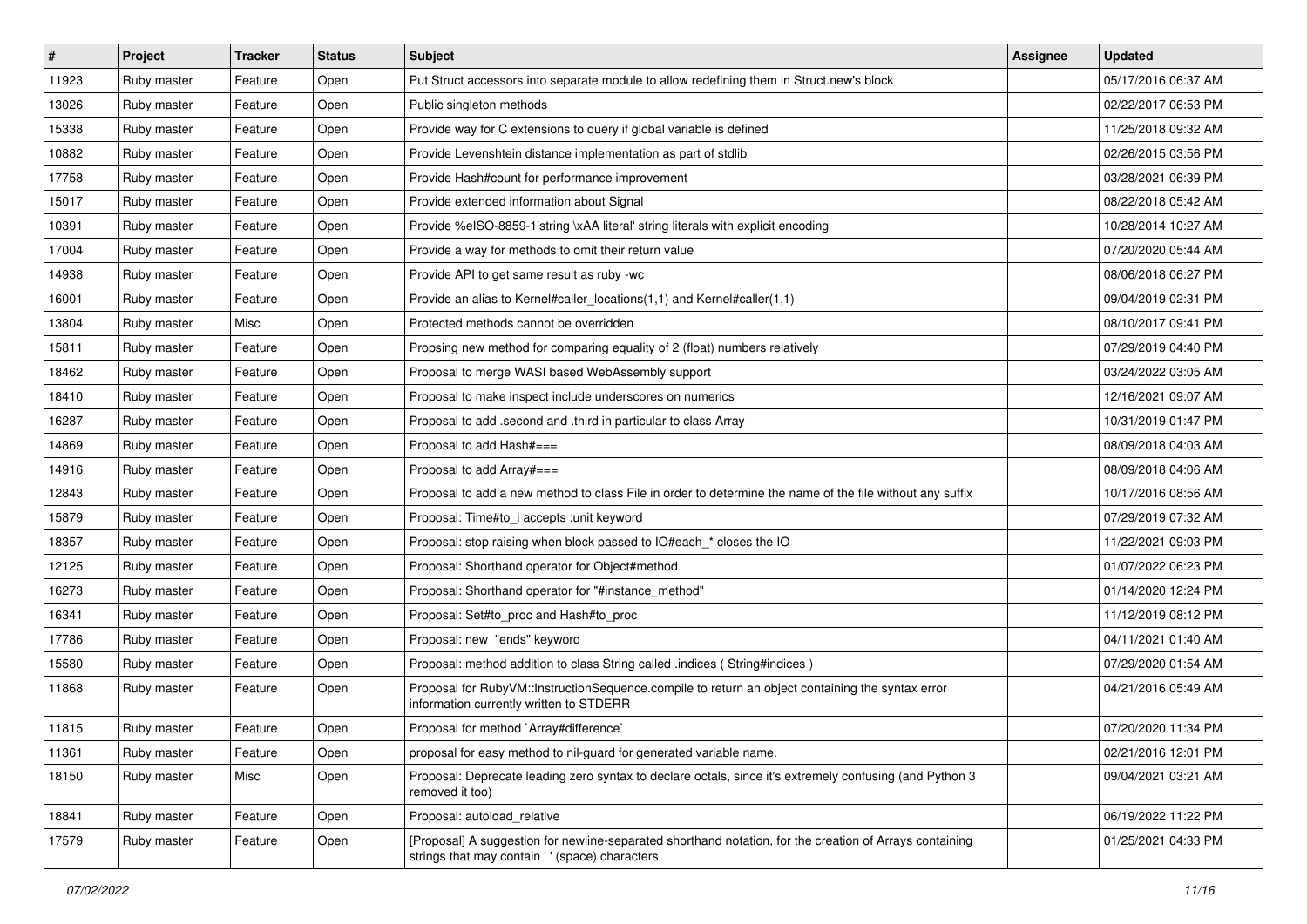| $\vert$ # | Project     | <b>Tracker</b> | <b>Status</b> | <b>Subject</b>                                                                                                     | <b>Assignee</b> | <b>Updated</b>      |
|-----------|-------------|----------------|---------------|--------------------------------------------------------------------------------------------------------------------|-----------------|---------------------|
| 15864     | Ruby master | Feature        | Open          | Proposal: Add methods to determine if it is an infinite range                                                      |                 | 08/22/2019 07:36 AM |
| 10215     | Ruby master | Feature        | Open          | prohibit subclassing for classes without allocator in Ruby                                                         |                 | 09/08/2014 07:29 AM |
| 15302     | Ruby master | Feature        | Open          | Proc#with and Proc#by, for partial function application and currying                                               |                 | 11/23/2018 10:16 AM |
| 7082      | Ruby master | Feature        | Open          | Process.kill 0 in windows can return spurious success                                                              |                 | 12/25/2017 06:15 PM |
| 8786      | Ruby master | Feature        | Open          | Process.clock_gettime(:realtime)                                                                                   |                 | 08/15/2013 10:33 PM |
| 15477     | Ruby master | Feature        | Open          | Proc#arity returns -1 for composed lambda Procs of known arguments                                                 |                 | 03/15/2019 12:39 PM |
| 16752     | Ruby master | Feature        | Open          | :private param for const_set                                                                                       |                 | 04/03/2020 12:35 AM |
| 17647     | Ruby master | Feature        | Open          | Print register `r11` on 32-bit ARM Linux                                                                           |                 | 04/30/2021 11:22 AM |
| 18360     | Ruby master | Feature        | Open          | PrettyPrint enhancements                                                                                           |                 | 11/24/2021 12:15 AM |
| 16816     | Ruby master | Feature        | Open          | Prematurely terminated Enumerator should stay terminated                                                           |                 | 04/09/2021 09:24 PM |
| 17565     | Ruby master | Misc           | Open          | Prefer use of access(2) in rb_file_load_ok() to check for existence of require'd files                             |                 | 01/21/2021 08:52 PM |
| 16487     | Ruby master | Misc           | Open          | Potential for SIMD usage in ruby-core                                                                              |                 | 01/16/2020 05:25 AM |
| 10343     | Ruby master | Feature        | Open          | Postfix notations for 'when' and 'else' inside 'case' statement                                                    |                 | 10/08/2014 05:25 PM |
| 11446     | Ruby master | Feature        | Open          | Possible work around for the requirement to supplying arguments like this: .map(&:method, <arguments>)</arguments> |                 | 08/14/2015 04:40 PM |
| 11630     | Ruby master | Feature        | Open          | possibility to serialize Proc or Lambda                                                                            |                 | 11/23/2015 01:34 PM |
| 11700     | Ruby master | Feature        | Open          | positive flags for reverse lookup to socket                                                                        |                 | 11/17/2015 02:48 AM |
| 17586     | Ruby master | Misc           | Open          | Please run Windows CI in all std-lib repos                                                                         |                 | 01/28/2021 02:34 PM |
| 9853      | Ruby master | Feature        | Open          | Please consider quoted generation of hash like in %h( foo bar bee blaa )                                           |                 | 05/19/2014 04:43 PM |
| 10308     | Ruby master | Feature        | Open          | Pipes in Ruby                                                                                                      |                 | 09/30/2014 11:21 PM |
| 14392     | Ruby master | Feature        | Open          | Pipe operator                                                                                                      |                 | 12/13/2018 09:51 AM |
| 11100     | Ruby master | Feature        | Open          | Permit multiple captures with String[Regexp, ]                                                                     |                 | 01/24/2016 08:42 AM |
| 15172     | Ruby master | Feature        | Open          | Performance: create method(s) to mimic __builtin_ctz compiler directive functionality                              |                 | 12/28/2018 05:11 PM |
| 14574     | Ruby master | Feature        | Open          | percent literals and binary encoding strings                                                                       |                 | 03/04/2018 07:38 AM |
| 18384     | Ruby master | Feature        | Open          | Pattern Match Object                                                                                               |                 | 05/07/2022 06:01 PM |
| 16370     | Ruby master | Feature        | Open          | Pattern matching with variable assignment (the priority of `in` operator)                                          |                 | 11/27/2019 01:55 PM |
| 17925     | Ruby master | <b>Bug</b>     | Open          | Pattern matching syntax using semicolon one-line                                                                   |                 | 06/04/2021 03:08 PM |
| 18583     | Ruby master | Feature        | Open          | Pattern-matching: API for custom unpacking strategies?                                                             |                 | 03/17/2022 01:10 PM |
| 14715     | Ruby master | Feature        | Open          | Pathname#== should compare by #realpath instead of #to_s                                                           |                 | 08/26/2019 07:38 PM |
| 10370     | Ruby master | Feature        | Open          | [PATCH] We don't need to check whether rb block call exists                                                        |                 | 01/29/2019 06:46 PM |
| 11634     | Ruby master | Feature        | Open          | [PATCH] variable.c (rb_global_tbl): convert to id_table                                                            |                 | 10/29/2015 08:11 PM |
| 15350     | Ruby master | Feature        | Open          | [PATCH] thread sync.c (queue sleep): remove deadlock checking                                                      |                 | 12/05/2018 08:42 AM |
| 14851     | Ruby master | Feature        | Open          | [PATCH] thread_pthread.c: remove non-sleepy timer thread implementation                                            |                 | 07/19/2021 05:23 AM |
| 13514     | Ruby master | Feature        | Open          | [PATCH] thread_pthread.c (native_sleep): preserve old unblock function                                             |                 | 07/27/2021 11:41 AM |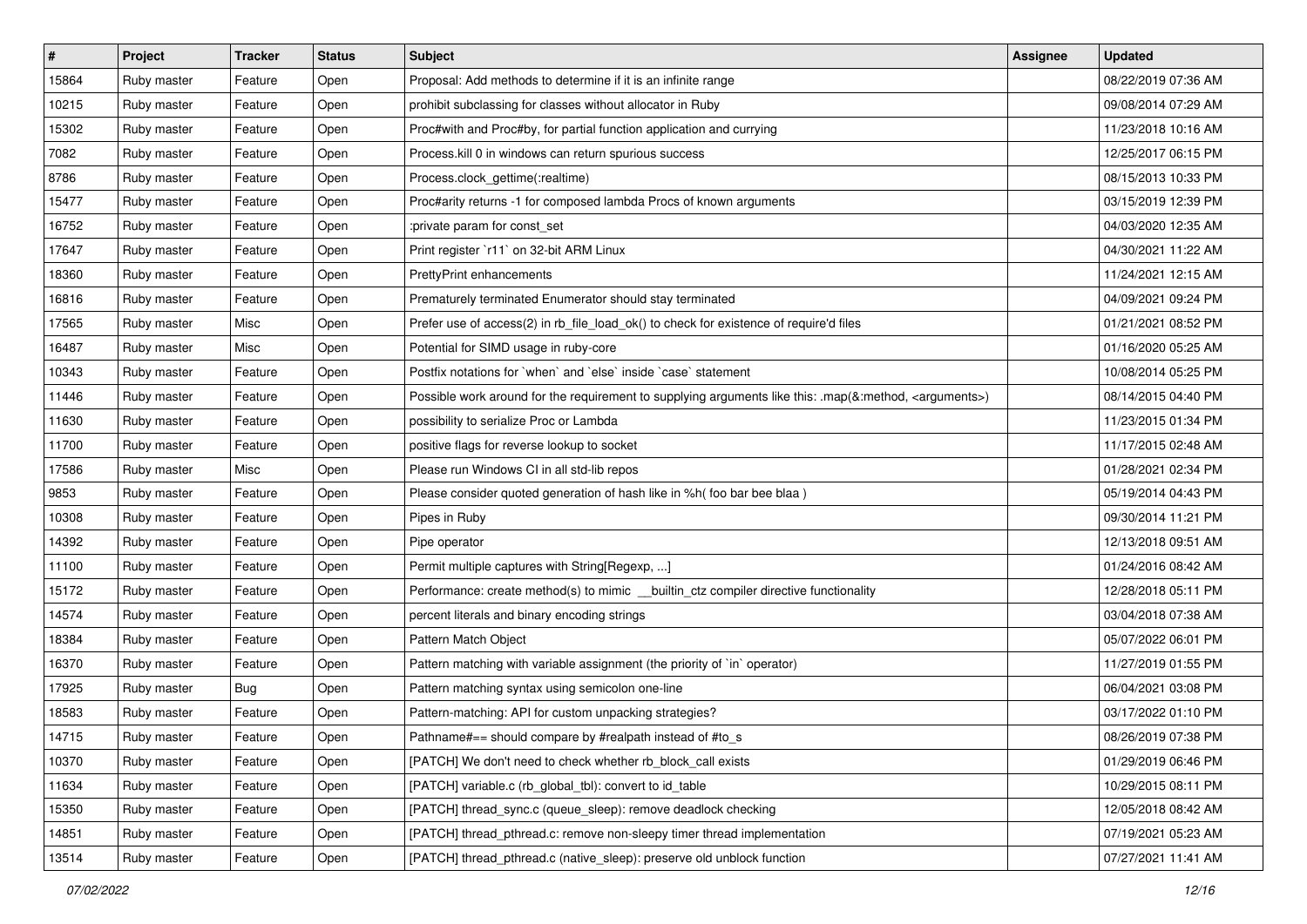| $\vert$ # | Project     | <b>Tracker</b> | <b>Status</b> | <b>Subject</b>                                                                           | <b>Assignee</b> | <b>Updated</b>      |
|-----------|-------------|----------------|---------------|------------------------------------------------------------------------------------------|-----------------|---------------------|
| 15310     | Ruby master | <b>Bug</b>     | Open          | [PATCH] thread_pthread.c: close race from UBF_TIMER and non-GVL-releasing thread         |                 | 11/20/2018 12:50 AM |
| 14759     | Ruby master | Feature        | Open          | [PATCH] set M_ARENA_MAX for glibc malloc                                                 |                 | 03/15/2019 06:54 AM |
| 14153     | Ruby master | Feature        | Open          | [PATCH] resurrection of # -*- warn past scope: true -*-                                  |                 | 12/26/2017 08:53 AM |
| 13245     | Ruby master | Feature        | Open          | [PATCH] reject inter-thread TLS modification                                             |                 | 09/12/2017 12:54 PM |
| 11796     | Ruby master | Feature        | Open          | [PATCH] Refactor reduce call get_stat()                                                  |                 | 12/09/2015 02:33 PM |
| 11431     | Ruby master | Feature        | Open          | [PATCH] rb_parser_compile_*: remove volatile arg                                         |                 | 07/27/2021 07:27 AM |
| 13103     | Ruby master | Feature        | Open          | [PATCH] random.c: use "__NR_" syscall prefix on Linux (instead of "SYS_")                |                 | 01/11/2017 10:51 PM |
| 13719     | Ruby master | Feature        | Open          | [PATCH] net/http: allow existing socket arg for Net::HTTP.start                          |                 | 09/12/2020 09:45 PM |
| 11786     | Ruby master | Feature        | Open          | [PATCH] micro-optimize case dispatch even harder                                         |                 | 12/09/2015 09:58 AM |
| 10225     | Ruby master | Feature        | Open          | [PATCH] *math.c: New method Math.normcdf                                                 |                 | 01/05/2018 09:01 PM |
| 11273     | Ruby master | Feature        | Open          | [PATCH] Make it possible to `load` from a FIFO file                                      |                 | 07/23/2019 05:45 PM |
| 15006     | Ruby master | Feature        | Open          | [PATCH] io.c: use copy_file_range with every types of files                              |                 | 08/21/2018 07:52 PM |
| 15386     | Ruby master | <b>Bug</b>     | Open          | [PATCH] io.c (rb_io_check_char_readable): do not io_fflush buffered sockets              |                 | 12/06/2018 11:38 AM |
| 13095     | Ruby master | Feature        | Open          | [PATCH] io.c (rb_f_syscall): remove deprecation notice                                   |                 | 03/26/2017 06:21 AM |
| 14955     | Ruby master | Feature        | Open          | [PATCH] gc.c: use MADV_FREE to release most of the heap page body                        |                 | 08/14/2018 03:04 AM |
| 14177     | Ruby master | Feature        | Open          | PATCH: File::Stat#dev on Windows                                                         |                 | 12/25/2017 06:15 PM |
| 12017     | Ruby master | Feature        | Open          | [PATCH] dedupe string keys from Marshal.load                                             |                 | 01/25/2016 09:02 AM |
| 8566      | Ruby master | Feature        | Open          | [PATCH] Allow to configure additional preludes                                           |                 | 12/10/2014 01:13 PM |
| 10552     | Ruby master | Feature        | Open          | [PATCH] Add Enumerable#frequencies and Enumerable#relative_frequencies                   |                 | 11/30/2014 11:56 AM |
| 10927     | Ruby master | Feature        | Open          | [PATCH] Add default empty string to string replacements                                  |                 | 03/04/2015 10:49 AM |
| 11315     | Ruby master | Feature        | Open          | [PATCH] Add Array#^ for parity with other set-like operations.                           |                 | 06/29/2015 05:05 AM |
| 10726     | Ruby master | Feature        | Open          | [PATCH 4/4] * New methods: Set#power                                                     |                 | 01/28/2015 07:48 AM |
| 10386     | Ruby master | Feature        | Open          | [PATCH 3/3] There is little possibility of using m_sqrt at complex.c                     |                 | 11/10/2014 11:10 PM |
| 10505     | Ruby master | Feature        | Open          | [PATCH 2/n] DDDDDDDD./Object#eql? with block. (ja/en)                                    |                 | 11/13/2014 05:52 PM |
| 10791     | Ruby master | Misc           | Assigned      | [PATCH 1/1] Remove unnecessary passing value from doc for Observable                     |                 | 08/10/2018 10:51 AM |
| 10474     | Ruby master | Feature        | Open          | [PATCH 1/1] Refactoring math.c (Combined some macros into one macro)                     |                 | 11/10/2014 10:29 PM |
| 10318     | Ruby master | Feature        | Open          | [PATCH 0/n] Let underscore be positionally matched arg to omit binding obvious variable. |                 | 12/10/2020 08:53 AM |
| 10455     | Ruby master | Feature        | Open          | [PATCH 0/n] Combine interface for creating new matrix                                    |                 | 10/29/2014 10:17 PM |
| 10378     | Ruby master | Feature        | Open          | [PATCH $0/3$ ] It's better $(1 + 0i)$ .real? return true                                 |                 | 01/05/2018 09:01 PM |
| 17576     | Ruby master | Feature        | Open          | Partial Functions (procs, lambdas)                                                       |                 | 01/24/2021 07:58 PM |
| 16113     | Ruby master | Feature        | Open          | Partial application                                                                      |                 | 03/02/2021 02:00 PM |
| 15734     | Ruby master | Feature        | Open          | Parsing of shorthand IPv4 addresses compatible with inet aton                            |                 | 03/28/2019 05:50 PM |
| 18883     | Ruby master | Bug            | Open          | parse.y: trailing comma cannot coexist with star                                         |                 | 06/28/2022 07:25 AM |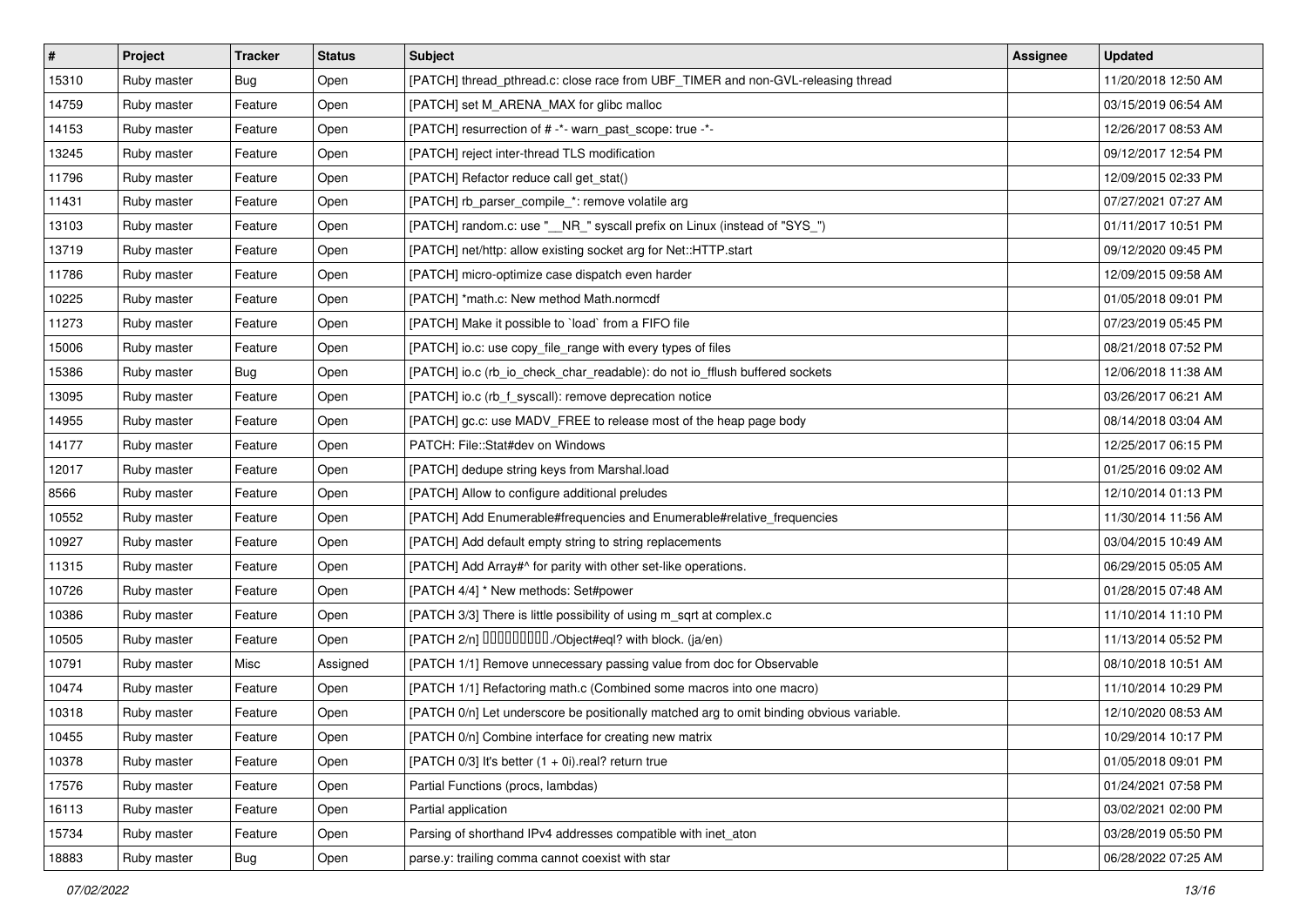| $\vert$ # | Project     | <b>Tracker</b> | <b>Status</b> | <b>Subject</b>                                                                         | <b>Assignee</b> | <b>Updated</b>      |
|-----------|-------------|----------------|---------------|----------------------------------------------------------------------------------------|-----------------|---------------------|
| 18890     | Ruby master | Bug            | Open          | parse.y: pattern label is newline-sensitive if it is dynamic                           |                 | 07/02/2022 01:48 AM |
| 18878     | Ruby master | Bug            | Open          | parse.y: Foo::Bar {} is inconsistently rejected                                        |                 | 06/28/2022 03:38 AM |
| 18242     | Ruby master | Feature        | Open          | Parser makes multiple assignment sad in confusing way                                  |                 | 10/09/2021 07:58 AM |
| 14785     | Ruby master | Feature        | Open          | Parse guard statements like regular conditionals                                       |                 | 05/25/2018 05:46 AM |
| 12094     | Ruby master | Feature        | Open          | parameterized property assignment: $o.prop(arg) = 1$                                   |                 | 03/17/2016 07:05 AM |
| 18731     | Ruby master | <b>Bug</b>     | Open          | Parallel test-all sometimes does not run at all some tests                             |                 | 04/23/2022 12:58 PM |
| 15945     | Ruby master | Feature        | Open          | Option to truncate in `String#ljust`, `String#rjust`, and `String#center`              |                 | 06/20/2019 02:39 PM |
| 18783     | Ruby master | Bug            | Open          | OptionParser should recognize "-" as an optional argument                              |                 | 05/19/2022 12:15 AM |
| 15724     | Ruby master | Feature        | Open          | Optionally suppress output from IRB for assignment expressions                         |                 | 03/27/2019 08:43 PM |
| 16431     | Ruby master | Feature        | Open          | Optionally load did_you_mean (and RubyGems)                                            |                 | 12/18/2019 07:19 PM |
| 17115     | Ruby master | Feature        | Open          | Optimize String#casecmp? for ASCII strings                                             |                 | 08/15/2020 03:48 AM |
| 12755     | Ruby master | Feature        | Open          | optimize instruction sequence                                                          |                 | 09/12/2016 07:05 AM |
| 16600     | Ruby master | Feature        | Open          | Optimized opcodes for frozen arrays and hashes literals                                |                 | 01/30/2020 09:51 AM |
| 15721     | Ruby master | Feature        | Open          | optimize comparison of special const                                                   |                 | 03/22/2019 06:25 AM |
| 9667      | Ruby master | Feature        | Open          | Optimization of __FILE__ and __dir_                                                    |                 | 03/25/2014 04:48 AM |
| 16049     | Ruby master | Feature        | Open          | optimization for frozen dynamic string literals "#{exp}" dup and +"#{exp}"             |                 | 08/14/2019 04:30 PM |
| 12403     | Ruby master | Feature        | Open          | Optimise Regexp#match?                                                                 |                 | 05/24/2016 05:54 AM |
| 12869     | Ruby master | Feature        | Open          | open-uri's open rejects `BOM' in encoding                                              |                 | 10/25/2016 05:06 AM |
| 8544      | Ruby master | Feature        | Open          | OpenURI should open 'file://' URIs                                                     |                 | 12/12/2015 04:30 PM |
| 15225     | Ruby master | Feature        | Open          | OpenStruct: Recursively converting child Hash objects to OpenStruct objects.           |                 | 01/03/2021 02:30 AM |
| 14555     | Ruby master | Feature        | Open          | OpenStruct performance doesn't have to be slow                                         |                 | 02/27/2018 12:59 AM |
| 11582     | Ruby master | Bug            | Open          | On Solaris, Rational#** returns -Infinity for Rational(0) when passed a negative Float |                 | 10/13/2015 03:12 AM |
| 17316     | Ruby master | Feature        | Open          | On memoization                                                                         |                 | 05/13/2022 11:32 AM |
| 15463     | Ruby master | Feature        | Open          | oneshot coverage does not allow counting code lines without coverage                   |                 | 12/25/2018 12:52 PM |
| 17258     | Ruby master | Feature        | Open          | Oneshot Branch Coverage                                                                |                 | 10/09/2020 08:26 PM |
| 15936     | Ruby master | Feature        | Open          | on_error in lieu of rescue, raise                                                      |                 | 06/21/2019 07:05 PM |
| 12523     | Ruby master | Feature        | Open          | Object#values at`                                                                      |                 | 01/05/2020 03:44 PM |
| 8614      | Ruby master | Feature        | Open          | Object#singleton_class with a block                                                    |                 | 07/12/2013 10:14 AM |
| 18776     | Ruby master | Feature        | Open          | <b>Object Shapes</b>                                                                   |                 | 05/13/2022 01:11 AM |
| 6758      | Ruby master | Feature        | Open          | Object#sequence                                                                        |                 | 12/25/2017 06:15 PM |
| 18573     | Ruby master | Feature        | Open          | Object#pack1                                                                           |                 | 02/08/2022 08:51 AM |
| 16374     | Ruby master | Feature        | Open          | Object#nullify to provide scalars with the effect similar to Enumerable#reject         |                 | 12/08/2019 02:30 AM |
| 17330     | Ruby master | Feature        | Open          | Object#non                                                                             |                 | 01/25/2021 03:54 PM |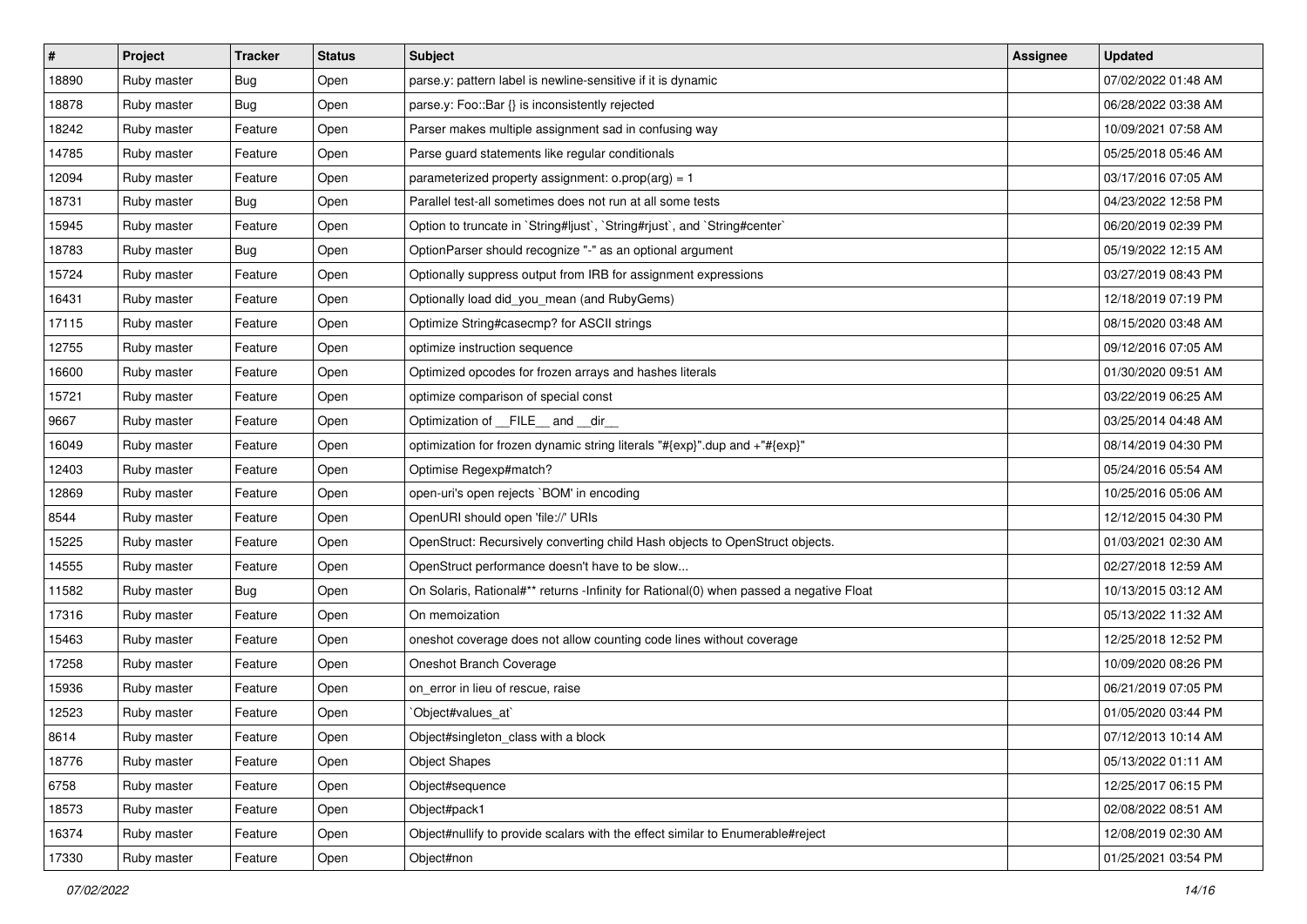| $\vert$ # | Project     | <b>Tracker</b> | <b>Status</b> | Subject                                                                                                                                    | <b>Assignee</b> | <b>Updated</b>      |
|-----------|-------------|----------------|---------------|--------------------------------------------------------------------------------------------------------------------------------------------|-----------------|---------------------|
| 8506      | Ruby master | Feature        | Open          | Object#iter_for / Object#to_iter                                                                                                           |                 | 06/10/2013 05:21 PM |
| 11694     | Ruby master | Feature        | Open          | Numeric#nonpositive?, nonnegative?                                                                                                         |                 | 11/16/2015 12:56 AM |
| 18837     | Ruby master | <b>Bug</b>     | Open          | Not possible to evaluate expression with numbered parameters in it                                                                         |                 | 06/17/2022 12:48 PM |
| 18647     | Ruby master | Feature        | Open          | Non-recursive option for iseq-targeted Tracepoints in ruby 2.6+                                                                            |                 | 03/18/2022 09:41 AM |
| 8714      | Ruby master | Feature        | Open          | Non-interpolated regular expression literal                                                                                                |                 | 08/02/2013 08:00 PM |
| 18285     | Ruby master | Feature        | Open          | NoMethodError#message uses a lot of CPU/is really expensive to call                                                                        |                 | 01/30/2022 12:45 PM |
| 18518     | Ruby master | <b>Bug</b>     | Open          | NoMemoryError + [FATAL] failed to allocate memory for twice 1 << large                                                                     |                 | 01/28/2022 01:40 PM |
| 13634     | Ruby master | Misc           | Open          | NilClass is lying about respond_to?(:clone)                                                                                                |                 | 06/06/2017 08:27 AM |
| 14624     | Ruby master | Feature        | Open          | #{nil} allocates a fresh empty string each time                                                                                            |                 | 04/21/2018 11:12 AM |
| 15526     | Ruby master | Feature        | Open          | New way to destruct an object hash                                                                                                         |                 | 01/14/2019 03:45 PM |
| 14951     | Ruby master | Feature        | Open          | New operator to evaluate truthy/falsy/logical equivalence                                                                                  |                 | 08/02/2018 07:16 AM |
| 14801     | Ruby master | Feature        | Open          | New method 'show_stack' to show Ruby stack(s) when program is running                                                                      |                 | 06/01/2018 09:45 AM |
| 10181     | Ruby master | Feature        | Open          | New method File.openat()                                                                                                                   |                 | 10/22/2015 12:12 PM |
| 10366     | Ruby master | Feature        | Open          | New inspection form for rational                                                                                                           |                 | 10/11/2014 12:50 AM |
| 6733      | Ruby master | Feature        | Open          | New inspect framework                                                                                                                      |                 | 11/24/2021 05:06 AM |
| 14430     | Ruby master | Feature        | Open          | net/http: use Socket.tcp with connect_timeout, instead of TCPSocket.open wrapped in Timeout.timeout                                        |                 | 01/19/2021 10:01 AM |
| 11507     | Ruby master | Feature        | Open          | Net::HTTP should use TCP_CORK or TCP_NOPUSH to avoid fragmenting packets                                                                   |                 | 09/04/2015 09:47 AM |
| 16482     | Ruby master | Feature        | Open          | net/http should support TLS connection to proxies                                                                                          |                 | 01/05/2020 05:52 PM |
| 8681      | Ruby master | Feature        | Open          | Net::HTTP should set TCP_NODELAY for requests with body                                                                                    |                 | 12/23/2021 11:43 PM |
| 17166     | Ruby master | Feature        | Open          | net/http not supporting unix domain sockets                                                                                                |                 | 09/12/2020 02:51 PM |
| 10179     | Ruby master | Feature        | Open          | Net::HTTP::Get.new("https://google.com").basic_auth(user_name, password) should throw exception<br>stating the need to set use_ssl to true |                 | 09/13/2015 03:25 AM |
| 18661     | Ruby master | Bug            | Open          | Net::HTTP behavior changed between 2.6 and 3.1 on windows.                                                                                 |                 | 03/25/2022 01:57 PM |
| 17548     | Ruby master | Feature        | Open          | Need simple way to include symlink directories in Dir.glob                                                                                 |                 | 03/21/2022 01:35 PM |
| 10051     | Ruby master | Feature        | Open          | nbsp isn't remove with trim                                                                                                                |                 | 07/17/2014 08:02 AM |
| 10168     | Ruby master | Feature        | Open          | Native Object#inspect method should single quote strings that don't need to be double quoted                                               |                 | 01/01/2016 08:27 PM |
| 16114     | Ruby master | Misc           | Open          | Naming of "beginless range"                                                                                                                |                 | 10/08/2019 03:06 PM |
| 16703     | Ruby master | Feature        | Open          | Namespace parameter for `Module#name`                                                                                                      |                 | 03/24/2020 10:08 AM |
| 12317     | Ruby master | Feature        | Open          | Name space of a module                                                                                                                     |                 | 09/04/2016 04:59 PM |
| 18642     | Ruby master | Feature        | Open          | Named ripper fields                                                                                                                        |                 | 05/12/2022 01:37 PM |
| 18554     | Ruby master | Feature        | Open          | Move unicode_normalize to a default gem                                                                                                    |                 | 01/31/2022 05:51 PM |
| 17354     | Ruby master | <b>Bug</b>     | Open          | Module#const source location is misleading for constants awaiting autoload                                                                 |                 | 03/26/2021 05:56 PM |
| 12319     | Ruby master | Feature        | Open          | Module#const_get` does not accept symbol with nested name                                                                                  |                 | 01/04/2020 07:24 PM |